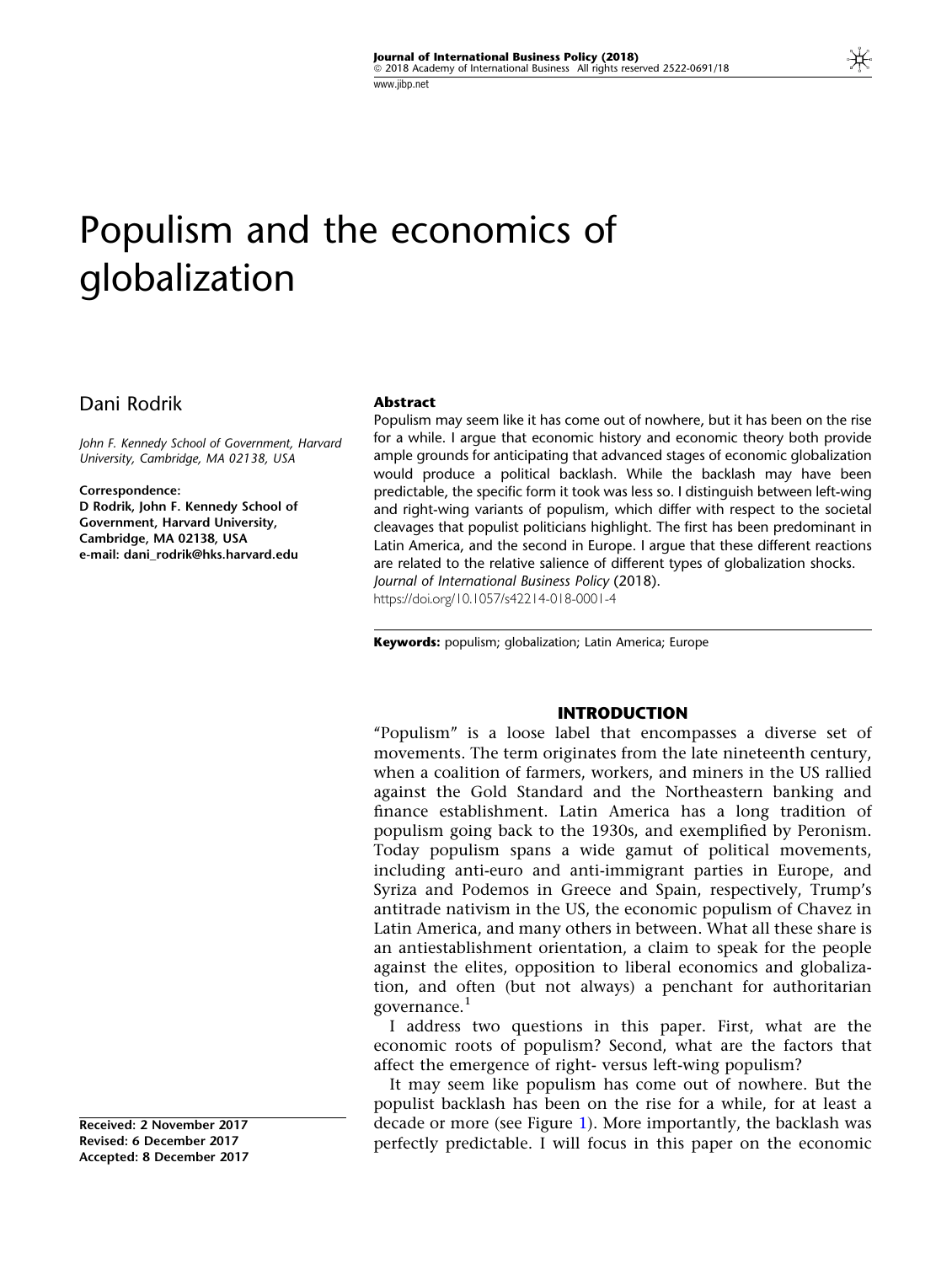<span id="page-1-0"></span>

Figure 1 The global rise of populism. Notes: see Appendix for sources and methods.

roots of populism, in particular the role of economic globalization. I do not claim that globalization was the only force at play – nor necessarily even the most important one. Changes in technology, rise of winner-take-all markets, erosion of labor-market protections, and decline of norms restricting pay differentials all have played their part. These developments are not entirely independent from globalization, insofar as they both fostered globalization and were reinforced by it. But neither can they be reduced to it. Nevertheless, economic history and economic theory both give us strong reasons to believe that advanced stages of globalization are prone to populist backlash. I will examine those reasons below.

The populist backlash may have been predictable, but the specific form it took was less so. Populism comes in different versions. Here I will distinguish between left-wing and right-wing variants of populism, which differ with respect to the societal cleavages that populist politicians highlight and render salient.<sup>2</sup> The US progressive movement and most Latin American populism took a left-wing form. Donald Trump and European populism today represent, with some instructive exceptions, the right-wing variant. A second question I address below is what accounts for the emergence of right-wing versus left-wing variants of opposition to globalization.

I will suggest that these different reactions are related to the forms in which globalization shocks make themselves felt in society. It is easier for populist politicians to mobilize along ethno-national/cultural cleavages when the globalization shock becomes salient in the form of immigration

and refugees. That is largely the story of advanced countries in Europe. On the other hand, it is easier to mobilize along income/social class lines when the globalization shock takes the form mainly of trade, finance, and foreign investment. That in turn is the case with southern Europe and Latin America. The US, where arguably both types of shocks have become highly salient recently, has produced populists of both stripes (Bernie Sanders and Donald Trump).

I argue that it is important to distinguish between the demand and supply sides of the rise in populism. The economic anxiety and distributional struggles exacerbated by globalization generate a base for populism, but do not necessarily determine its political orientation. The relative salience of available cleavages and the narratives provided by populist leaders is what provides direction and content to the grievances. Overlooking this distinction can obscure the respective roles of economic and cultural factors in driving populist politics.

The outline of the paper is as follows. I first discuss what economic theory and empirics have to say about the distributive consequences of trade liberalization (Trade and Redistribution section). In light of that discussion, I turn to the economics and politics of compensation [\(Compensation and](#page-4-0) [Safety Nets](#page-4-0) section). In the next section, I examine questions of fairness and distributive justice, which economists have generally stayed away from, but are crucial to understand the populist backlash [\(Trade, Redistribution, and Fairness](#page-6-0) section). In [The](#page-7-0) [Perils of Financial Globalization](#page-7-0) section, I review the consequences of financial globalization. [The](#page-11-0) [Political Economy of the Backlash](#page-11-0) section brings the supply side of populism into the picture, discussing conditions under which right-wing and left-wing variants of populism are more likely to thrive. Finally, I provide some concluding comments in [Concluding Remarks](#page-15-0) section.

## TRADE AND REDISTRIBUTION

Why does globalization, in its many forms, cause political conflict? How does the intensity of the conflict vary over time, depending on the stage of globalization, state of the business cycle, and other factors? In view of the contentious history of the first era of globalization, what enabled the later flowering after the Second World War? And how similar (or dissimilar) is the current populist backlash?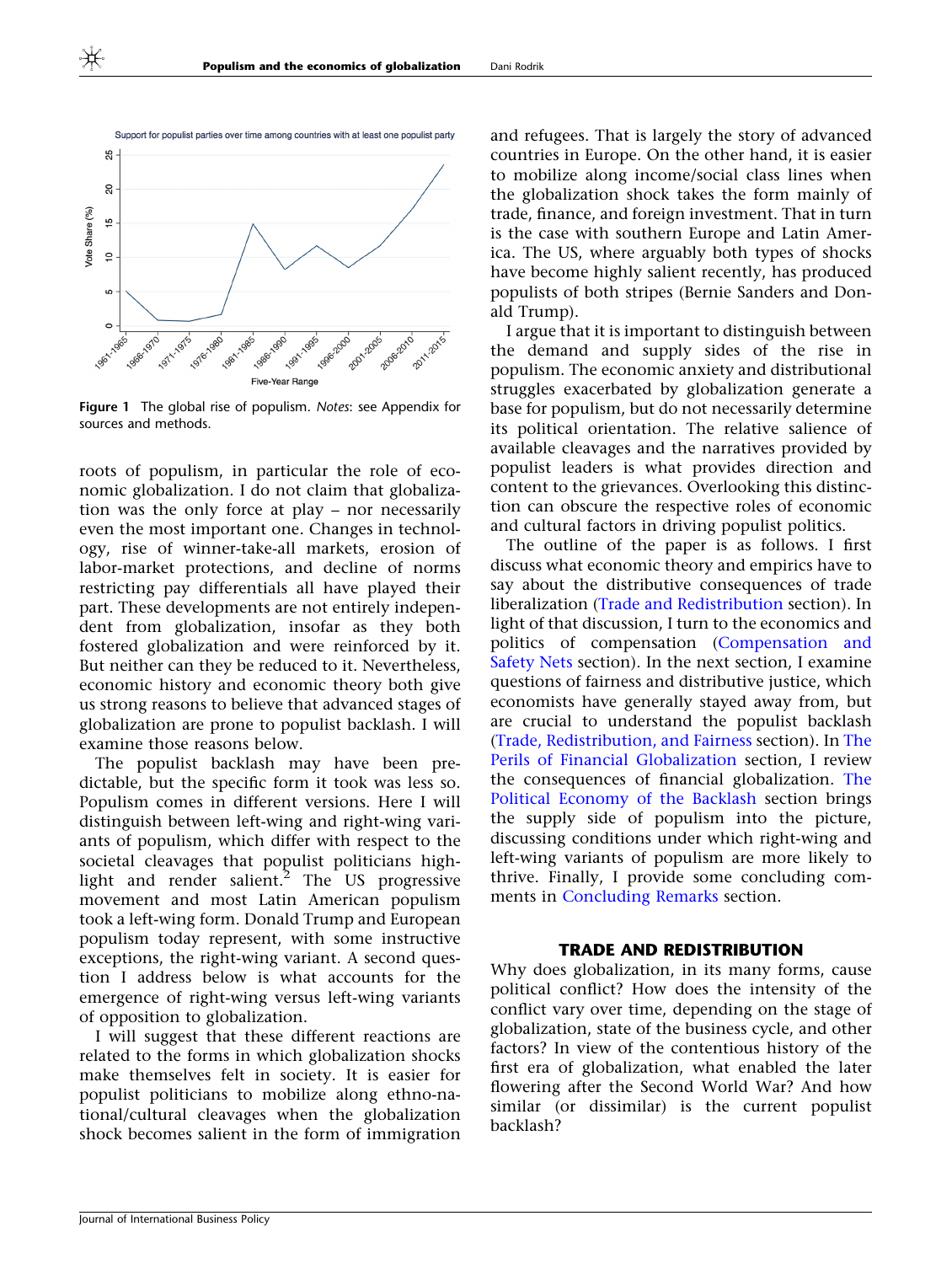To anyone familiar with the basic economics of trade and financial integration, the politically contentious nature of globalization should not be a surprise. The workhorse models with which international economists work tend to have strong redistributive implications. In fact, the real puzzle is that the world economy could achieve such high levels of openness in recent decades and maintain it for so long – a question I will pick up later.

Start with trade theory. Models of trade and distribution are essentially exercises in tracing out the effects of price changes on the material wellbeing of identifiable economic groups. One of the most remarkable theorems in economics is the Stolper–Samuelson theorem ([1941\)](#page-20-0), which generates very sharp distributional implications from opening up to trade. Specifically, in a model with two goods and two factors of production, with full intersectoral mobility of the factors, owners of one of the two factors are made necessarily worse off with the opening to trade. The factor which is used intensively in the importable good must experience a decline in its real earnings. Note that the theorem establishes absolute losses, and not relative losses. Note also that the result holds regardless of consumption preferences: there are losses to one group even if they spend most or even all of their budget on the importable good (which gets cheaper in relative terms), although the magnitude of the losses is reduced. Applied with some amount of hand-waving to the US economy, the result predicts that low-skilled workers are unambiguously worse off as a result of trade liberalization.

The original Stolper–Samuelson theorem was derived under very specific conditions, and it is sometimes thought that more complicated, or more realistic, models soften the edges of this striking conclusion. This is true to some extent. But there is one Stolper–Samuelson-like result that is extremely general, and which can be stated as follows. Under competitive conditions, as long as the importable good(s) continue to be produced at home – that is, ruling out complete specialization – there is always at least one factor of production that is rendered worse off by the liberalization of trade. In other words, trade generically produces losers.

The proof of this result is simple enough to be stated quickly here. Let's express the unit cost of production for the importable sector that is being liberalized as  $c = \varphi(w_1, w_2, ..., w_n)$ , with  $w_i$  denoting the return to the ith factor of production used in that sector. Since payments made to the factors must exhaust the cost of production, changes in

unit costs are a weighted average of changes in payments to each of the factors, where the weights (in perfect competition) are the cost shares of each factor.<sup>3</sup> In other words,  $\hat{c} = \sum \theta_i \hat{w}_i$ , where a "hat" denotes proportional changes,  $\theta_i$  is the cost share of factor *i*, and  $\sum \theta_i = 1$ .

Now consider what happens with trade liberalization. The effect of trade liberalization is to raise the domestic price of exportables relative to importables. Let the importable described above be the numeraire, with price fixed at unity. We are interested in what happens to the returns of factors used in the importable. Since this good is the numeraire, we have the equilibrium condition  $c = \varphi(w_1, w_2, ..., w_n) = 1$ , stating equality between price and unit cost (the zero-profit condition). As long as the good continues to be produced, this condition holds both before and after the liberalization. Therefore,  $\sum \theta_i \hat{w}_i = 0$ . Since the weighted sum of factor price changes add up to zero, there must be at least one factor of production, call it the kth factor, such that  $\hat{w}_k \leq 0$ . (The inequality will be strict when goods differ in their factor intensities.) Meanwhile, exportable prices have increased  $(\hat{p} > 0)$ , thanks to the liberalization. Hence,  $\hat{w}_k \!\leq\! 0\!<\!\hat{p}$ , and the return to the *k*th factor declines in terms of both the importable and exportables, producing an unambiguous fall in real returns, regardless of the budget shares of the two goods.

This is known as the magnification effect in trade theory and follows from the fact that factor price changes must bracket price changes in neoclassical equilibrium. Hence, its generality. The result that openness to trade creates losers is not a special case; it is the implication of a very large variety of models, including those where labor is not particularly mobile across industries and regions.

The particular configuration of gains and losses depend on the details of the model. In the  $2 \times 2$ case of the Stolper–Samuelson theorem,  $\hat{w}_1 < 0 < p < \hat{w}_h$ , where  $w_1$  and  $w_h$  denote the returns to low- and high-skill workers, respectively. Another benchmark model in trade is the specificfactors model, where each good has a factor that is used only in that sector. In that model, the factors that lose are those that are specific to the importable sector(s).

More recent work in trade theory has emphasized heterogeneity among firms and workers. These models have additional margins for redistribution, between firms and workers that otherwise look quite similar. Grossman, Helpman, & Kircher [\(2017](#page-19-0)), for example, enrich the Stolper–Samuelson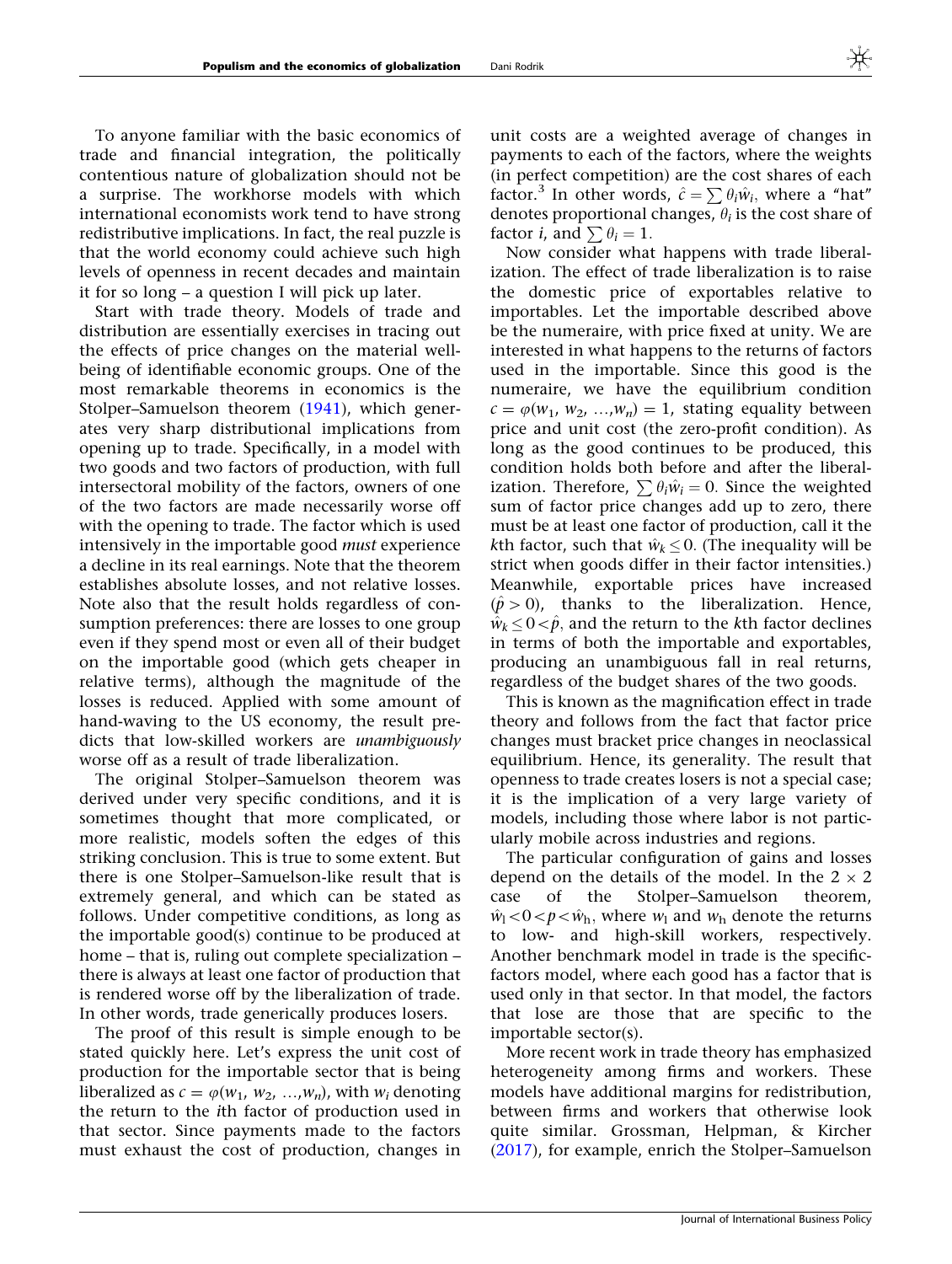framework by considering heterogeneity within broad worker categories. ''Managers'' and ''workers'' must combine in teams, and their productivity depends on the quality of the match. Trade liberalization induces re-matching and generates distributional effects within occupations and industries, in addition to the standard effects across broad factors of production and industries.

Hence in all these models, redistribution is the flip side of the gains from trade. No pain, no gain. This is standard economic fare – familiar to all trade economists, even if not voiced too loudly in the public.

Economic theory has an additional implication, particularly germane to our discussion, which is less well recognized. In relative terms, the redistributive effects of liberalization get larger and tend to swamp the net gains as the trade barriers in question become smaller. In other words, the ratio of redistribution to net gains rises as trade liberalization tackles progressively lower barriers.<sup>4</sup>

The logic is simple. Consider the denominator of this ratio first. It is a standard result in public finance that the efficiency cost of a tax increases with the square of the tax rate. Since an import tariff is a tax on imports, the same convexity applies to tariffs as well. Small tariffs have very small distorting effects; large tariffs have very large negative effects. Correspondingly, the efficiency gains of trade liberalization become progressively smaller as the barriers get lower.

The redistributive effects, on the other hand, are roughly linear with respect to price changes and are invariant, at the margin, to the magnitude of the barriers. To a first order of approximation, a 10 percent reduction in import prices has twice the effect on factor prices of a 5 percent reduction. Putting these two facts together, we have the result just stated, namely that the losses incurred by adversely affected groups per dollar of efficiency gain are higher the lower the barrier that is removed.

Table [1](#page-14-0) shows some quantitative simulations using a simple two-factor, two-goods trade model (of the Stolper–Samuelson type): the ratio of losses to net gains rises dramatically from a factor of 5 when tariffs are at 40 percent to more than 70 when tariffs are 3 percent!

Of course, the gains reaped by the winners, per dollar of efficiency gain, also increase correspondingly. But the main point is this: as globalization advances and policy makers go after the remaining, low barriers, trade agreements become more about

redistribution and less about expanding the overall economic pie. This is possibly one important reason why globalization becomes politically more contentious in its advanced stages.

So much for theory. Does the evidence support these sharp distributional predictions? We now have some good empirical studies that have taken a detailed look at the consequences of NAFTA and of China's entry to the WTO on labor markets in the US. They find that local labor-market effects in affected communities were indeed sizeable.

The most careful analysis of NAFTA to date has been carried out by Hakobyan & McLaren [\(2016](#page-19-0)). These authors use US Census data and focus on the 1990–2000 period. They measure the NAFTA ''trade shock'' by constructing an industry- and localityspecific variable that measures vulnerability to NAFTA. This indicator is a weighted average of initial tariffs on Mexican imports, where the weights are both local employment levels in each industry and Mexico's revealed comparative advantage in those industries. To ensure they are capturing the effects of NAFTA proper, they also control for other trends that may be correlated with the NAFTA shock such as the general expansion of trade.

Hakobyan and McLaren find that NAFTA produced modest effects for most US workers, but an ''important minority'' suffered substantial income losses. They identify both a geographic and industry effect. Regions that were most affected by tariff reductions experienced significantly slower wage growth than regions that had no tariff protection against Mexico in the first place. $6$  Not surprisingly, the effect was greatest for blue-collar workers: a high-school dropout in heavily NAFTA-impacted locales had eight percentage points slower wage growth over 1990–2000 compared with a similar worker not affected by NAFTA trade. The industry effect was even larger: wage growth in the most protected industries that lost their protection fell 17 percentage points relative to industries that were unprotected initially.

These are very large effects, especially when one bears in mind that the efficiency gains generated by NAFTA apparently have been tiny. Economists have struggled to find significant net gains for the US economy, largely because US tariffs vis-à-vis Mexico were quite low to begin with and Mexico is so small relative to the US (less than a tenth in size). The consensus of these studies is that there were large trade effects, but miniscule aggregate income effects. Romalis ([2007\)](#page-20-0) concludes that the overall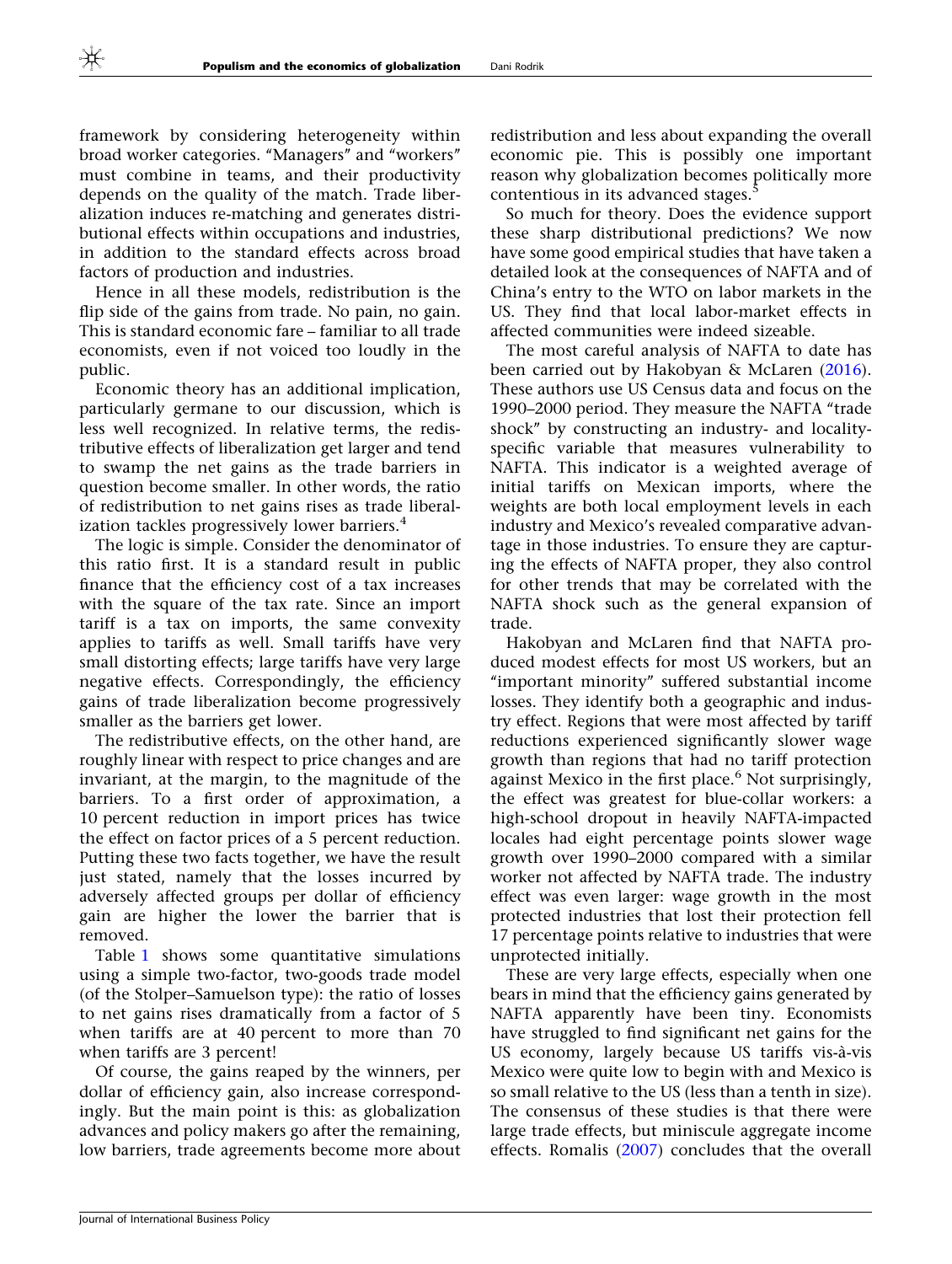<span id="page-4-0"></span>effect for the US was approximately zero. A recently published academic study by Caliendo & Parro [\(2015](#page-19-0)) uses all the bells-and-whistles of modern trade theory to produce the estimate that these overall gains amount to a ''welfare'' gain of 0.08% – 800th of 1 percent – for the US trade volume impacts were much larger: a doubling of US imports from Mexico.<sup>7</sup>

China is a much larger country, and its entry into the WTO was a bigger deal for the US. While US tariffs on imports from China did not change, the uncertainty about the annual renewal of mostfavored nation status was removed and, as a result, there was a large increase in the volume of trade. In a well-known paper, Autor, Dorn, and Hanson have documented the labor-market disruption caused by the ''China trade shock,'' which was not only massive but also very persistent (Autor, Dorn, & Hanson, [2013](#page-18-0); see also Autor, Dorn, & Hanson, [2016a;](#page-18-0) Autor, Dorn, Hanson, & Majlesi, [2016b\)](#page-18-0).

These authors focus on the 1990–2007 period, which covers the years before and after China's WTO entry. They identify the exogenous, supplydriven increase in Chinese imports by instrumenting these by the contemporaneous change in imports from China in eight other developed countries. Their unit of analysis is the commuting zone. Commuting zones have different compositions of economic activity, and some have more industries exposed to Chinese competition than others. This permits an examination of the labormarket effects of Chinese imports across different localities.

Autor et al.'s baseline result is that a commuting zone in the 75th percentile of exposure to Chinese import growth had a differential fall of 4.5 percent in the number of manufacturing employees and a 0.8 percentage point larger decline in mean log weekly earnings, compared with a commuting zone at the 25th percentile. They also find a significant impact on overall employment and labor force participation rates, indicating that this is an additional margin of adjustment to trade shocks. As the authors stress, this implies that the wage reductions are underestimated, both because of increase in nonparticipation and the fact that the unemployed are more likely to have lower ability and earnings. Beyond redistributive costs, Autor et al. ([2013\)](#page-18-0) point also to the adverse efficiency implications of these findings. Involuntary employment and transfers through the welfare system both induce nonnegligible efficiency losses that eat into the standard gains from trade.

Moreover, these local labor-market effects appear to have been highly persistent. The wage, laborforce participation, and unemployment consequences had not dissipated after a full decade of the China trade shock (Autor et al., [2016a](#page-18-0), [b](#page-18-0)). The offsetting employment effects in export-oriented activities, which conventional trade models produce, had not taken place.

The studies I have just summarized look at the local labor-market effects of specific trade shocks, focusing on the variation across different geographical areas. There is also the question of trade's effect on the overall levels of earnings and employment. There is an extensive literature on trade and wages going back to the 1980s that ascribes some – although not most – of the increase in wage inequality in the advanced economies to trade. Earlier studies tended to downplay the importance of trade, placing much more emphasis on skillbiased technological change as the dominant influence behind the increase in the skill premium. More recent studies have tended to give trade a more prominent role, in part because globalization has advanced and also because a sharp distinction between trade and technology has become harder to make (see Ebenstein, Harrison, McMillan, & Phillips, [2014](#page-19-0) and the references therein). Recent evidence implicates import competition as the most important factor behind the decline in labor shares at the level of individual industries in the US since the late 1980s (Elsby, Hobijn, & Şahin,  $2013$ ).<sup>8</sup>

### COMPENSATION AND SAFETY NETS

In principle, the gains from trade can be redistributed to compensate the losers and ensure no identifiable group is left behind. Trade economists, aware of the distributive implications of their models, have long called for such compensation. If successive US administrations had done a better job at redistributing the gains from trade, could the protectionist backlash have been avoided?

The European experience is instructive here. Populism has certainly not spared Europe. But the opposition to globalization has taken a different political coloring, targeting Brussels and the EU's perceived intrusion in domestic policy and regulations rather than trade agreements. European populism is not antitrade or directed at specific exporters such as China and Mexico. Some aspects of trade agreements, such as investor-state dispute settlement (ISDS) and regulatory harmonization, are highly controversial in Europe as well. But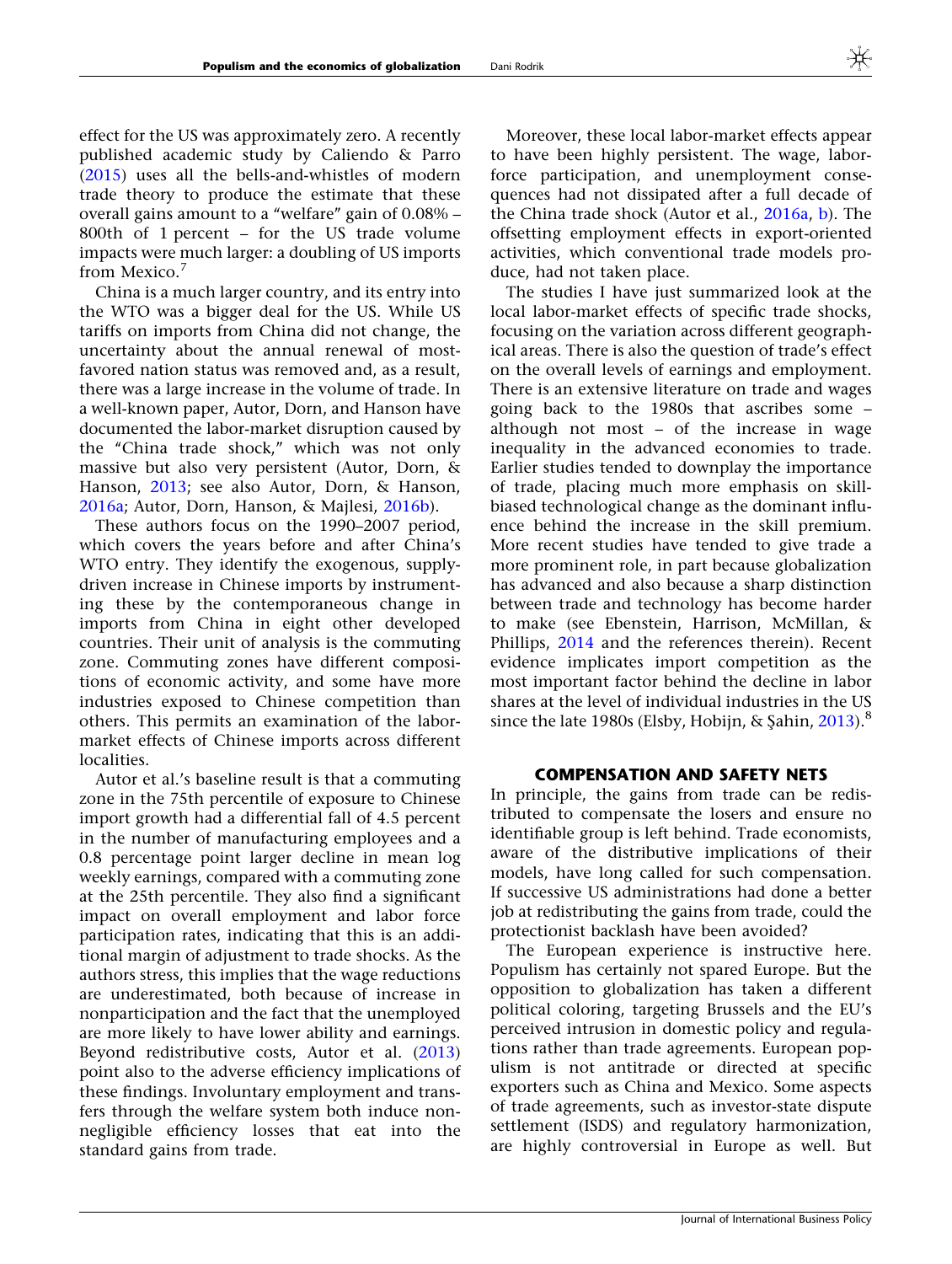neither right-wing nor left-wing populists have pushed for trade barriers. In fact, Brexit advocates in Britain presented free trade as an explicit objective. One of the advantages of leaving the EU, they argued, was that it would enable Britain to pursue policies closer to free trade!

One difference with the US that may account for this contrast is that Europe has long had strong social protections and a generous welfare state. Most countries of Europe, being smaller than the US, are much more open to trade. But openness to trade has been accompanied by much greater redistribution and social insurance. A number of empirical analyses have shown that there is a direct link between exposure to trade and expansion of public transfers (Cameron, [1978;](#page-19-0) Rodrik, [1998a](#page-20-0), [b\)](#page-20-0). It is not an exaggeration to say that the European welfare state is the flip side of the open economy. (Interestingly, the European backlash against immigrants and refugees has some of its roots in the concern that the social benefits of the welfare state will be eroded or displaced.)

The US became a truly open economy relatively late. The share of imports in GDP more than doubled between the mid-1970s and the 2000s, going from 7% in 1975 to 17% on the eve of the financial crisis in 2008. Much of the increase in import penetration, especially during the 1990s, came from low-income countries (China in particular), which created special adjustment problems. In principle, US governments could have followed the European model. It could have complemented trade agreements – NAFTA, the WTO, and China's WTO entry – with much more robust social insurance mechanisms and active labor-market programs and protections. Even though there was much talk about such supports during the Clinton administration, little was in fact done beyond tinkering with the existing trade adjustment assistance (TAA) mechanisms.

There are in fact two essential difficulties with compensation. The economic problem is that compensation can be very costly. Lump-sum taxes and transfers are not practical and they are rarely used. The taxes needed and the mechanisms used to dispense the assistance both create behavioral distortions – deadweight losses. These can be quite large. Using a 40% figure for the marginal excess burden of taxation, Autor et al. ([2013\)](#page-18-0) estimate that the increase in transfers resulting from the Chinese trade shock resulted in an annual deadweight loss of \$33 per capita. A more extensive welfare system,

along European lines, would likely produce bigger such numbers.

Antràs, de Gortari, & Itskhoki ([2017\)](#page-18-0) have recently presented an interesting exercise to quantify the full costs of compensation in an economy where taxtransfer schemes are necessarily distortionary. They construct a model in which opening up to trade disproportionately benefits the most productive agents in the economy, exacerbating income inequality. To counter this, an increase in the progressivity of income taxation is needed, which in turn produces adverse efficiency effects through the labor-supply channel. They calibrate their model using IRS tax returns data from the US and back out the implied trade frictions from measures of trade exposure. The authors compute both the required adjustment to the gains from trade under a welfarist criterion (compared to a distribution-neutral standard) and the losses incurred due distortionary redistribution. Under their baseline parameterization, ''trade-induced increases in disposable income inequality erode about 20% of the U.S. gains from trade, while gains from trade would have been about 15% larger if redistribution had been carried out via non-distortionary means.''

Note that Antràs et al. [\(2017](#page-18-0)) do not explicitly model trade policy; their trade friction variable takes the form of an "iceberg cost" and, unlike import tariffs or quantitative restrictions, does not create government revenue or rents. In the presence of such revenues, opening up to trade would generally entail lower efficiency gains and greater redistribution. The deadweight loss of compensatory distortionary taxation would be correspondingly larger.

But perhaps the more serious difficulty with compensation is the political one, and it relates to credibility and time consistency. As long as reversing trade agreements is costly, governments always have the incentive to promise compensation, but rarely to carry it out. The winners need the losers' assent for the agreement. But once the agreement is passed, there is little reason for the winners to follow through. This is largely the story of TAA in the US. Practically every trade agreement that the US has signed has had a compensatory arrangement attached to it in some form or another. Yet there is widespread agreement that TAA and similar measures have not proved very effective.<sup>9</sup> It is not implausible to think that the reason is the lack of political incentives ex post to render them effective.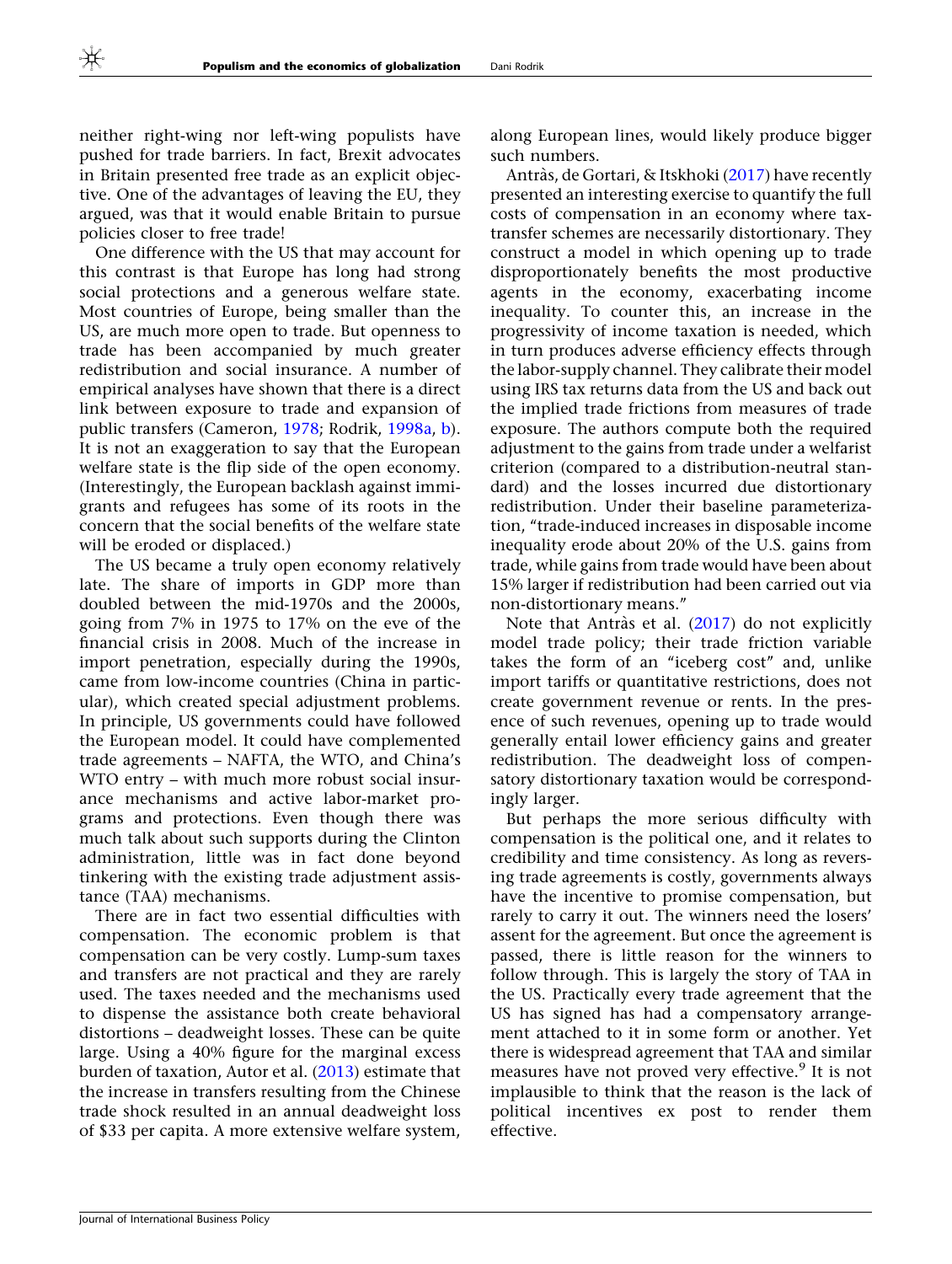<span id="page-6-0"></span>Furthermore, trade agreements themselves have played a part in the shifting bargaining power between business and workers. They reflect the decline in the political influence of organized labor. And they reinforce that decline by changing the rules and norms of competition in turn. Viewed from this perspective, it is not surprising that compensation has not featured prominently. A labor movement strong enough to receive real compensation would have been strong enough to resist trade agreements with sharp redistributive impacts – or at least to shape the agenda of negotiations in a more worker-friendly direction.

In view of such economic and political difficulties, genuine compensation rarely occurs. It tends to be an add-on to trade agreements or an afterthought. Actual compensation works best when it is embedded in the general social policies of a nation, and not specifically targeted at trade impacts. Where it has worked, as in Europe, it has been part of a constitutive bargain between capital and labor that couples the open economy with generous safety nets. In these countries, there is little need for compensatory policies targeted at trade directly: individuals who are displaced, lose their jobs, or need retraining can access those broader mechanisms. European employers have traditionally consented to the high costs of such safety nets. And they have cemented their consent by institutionalizing it in the form of the welfare state.

The bargain enabled European nations to achieve much higher levels of openness and exposure to international competition than the US. It underpinned the return to high levels of globalization in the decades following the end of the Second World War. But this bargain too would fray eventually, as we shall see, under the impact of capital mobility and financial globalization.

# TRADE, REDISTRIBUTION, AND FAIRNESS

Economists understand that trade causes job displacement and income losses for some groups. But they have a harder time making sense of why trade gets picked on so much by populists both on the right and the left. After all, imports are only one source of churn in labor markets, and typically not even the most important source. Demand shocks, technological changes, and the ordinary course of competition with other, domestic firms produce much greater labor displacement than increases in import penetration. While disentangling the effects

of automation and globalization is difficult, most existing studies attribute the bulk of the decline in US manufacturing employment to the former rather than the latter.<sup>10</sup> Yet we do not see populists campaign against technology or automation.<sup>11</sup> What is it that renders trade so much more salient politically?

The usual answer is that trade is a convenient scapegoat, since politicians can point to identifiable foreigners – Chinese, Mexicans, or Germans – as the source of the problem. This is no doubt true to some extent. But there is another, deeper issue that renders redistribution caused by trade more contentious than other forms of competition or technological change. Sometimes international trade involves types of competition that are ruled out at home because they violate widely held domestic norms or social understandings. When such ''blocked exchanges'' are enabled through trade they raise difficult questions of distributive justice.<sup>12</sup> What arouses popular opposition is not inequality per se, but perceived unfairness.

Three psychologists have recently provided interesting support for this idea (Starmans, Sheskin, & Bloom, [2017](#page-20-0)). They note that people tend to express preference for equality in small groups, but when asked about the ideal distribution for their country (or large groups), they support an unequal distribution of resources. The authors argue that there is no evidence ''people are actually concerned with economic inequality at all.'' What they worry about is "something that is often confounded with inequality: economic unfairness.'' Fairness concerns are likely deeply embedded in our evolutionary history as a strategy for dealing with opportunistic behavior (i.e., to punish cheaters). At the same time, people understand that unequal abilities, effort, or moral deservingness imply that a fair distribution in society would also be unequal. As long as there is belief in social mobility, high levels of inequality will be tolerated.<sup>13</sup>

To relate these considerations to international trade, consider the following thought experiment. Suppose Harry and John own two firms that compete with each other. Ask yourself how you feel about each of the scenarios below. In each of them, Harry outcompetes John, resulting in John and his employees losing their jobs. Should they be blocked or allowed to run their course?

(1) Harry works hard, saves and invests a lot, and comes up with new techniques and products, while John lags behind.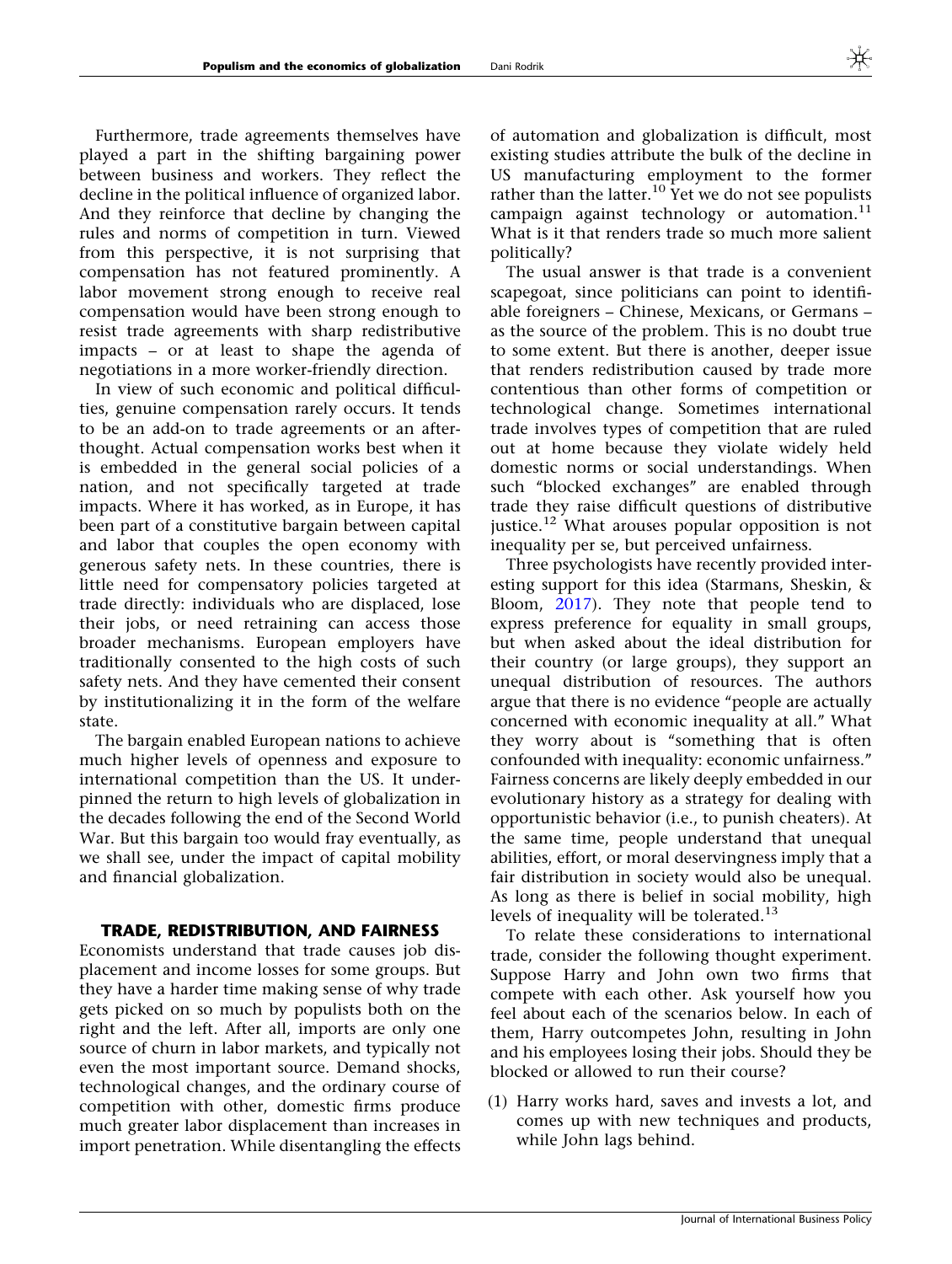- <span id="page-7-0"></span>(3) Harry outsources to a supplier in Bangladesh, which employs workers in 12-h-a-day shifts and under hazardous conditions.
- (4) Harry brings Bangladeshi workers to the US under temporary contracts, and puts them to work under conditions that violate domestic labor, environmental, and safety laws.

From the standpoint of our two competitors and from a purely economic perspective, these scenarios are isomorphic: each creates losers as well as gainers in the process of expanding the overall size of the economic pie for the national economy. In each case, Harry's gains are larger than John's losses.

But most audiences react very differently to them. The manner in which the gains and losses are generated matter. Few people have issues with scenarios (1) or (2), which are perceived as acceptable market outcomes even if there are losers. But scenarios (3) and (4) appear problematic insofar as they force John to compete with Harry under ground rules that have been prohibited at home, in domestic competition. Furthermore, scenario (4) is illegal, even though its practical consequences are identical to those of scenario (3). Many economists who have no difficulty with the outsourcing scenario (3) would regard scenario (4) as unconscionable. But if we treat (3) as acceptable, why should we not accept (4) as well? Alternatively, if we reject (4), why would we accept (3)?

The thought experiment clarifies why the general public can view certain kinds of international competition [represented by scenario (3) above] to be in conflict with domestic norms as regards what's an acceptable redistribution. I take this to be the essence of the "fair trade" argument. It's one thing to lose your job to someone who competes under the same rules as you do. It's a different thing when you lose your job to someone who takes advantage of lax labor, environmental, tax, or safety standards in other countries. $14$  The fairness concern generalizes beyond the individuals who are directly affected. Members of the broader community are more likely to empathize with those who lose their jobs or incur earning losses when they believe that this is the result of "unfair" practices. In the words of Rosanvallon  $(2016)$  $(2016)$ , "inequality is felt most acutely when citizens believe that the rules apply differently to different people."<sup>15</sup>

The notion of fair trade is much derided by economists, but it is already enshrined in trade laws in the form of antidumping and countervailing duties (used against dumped and subsidized goods, respectively). These so-called trade remedies undercut the gains from trade – by blocking certain exchanges – but they also enable political buy-in for an open trading system. A greater appreciation for the importance of procedural fairness may have prepared economists for the brewing opposition to an analogous form of dumping, one that might be called "social" dumping.

Finally, it is worth noting that the nature of trade agreements has changed over time, rendering them more divisive in terms of value and fairness considerations. Trade deals increasingly reach behind the border to harmonize domestic regulations. This is a form of economic integration that is called deep integration, to distinguish it from the shallow integration associated with tariff or quota liberalization. Often, deep integration is pushed by specific lobbies and special interests. For example, pharma companies have played a major role in bringing intellectual property rights protection into trade agreements. Multinational companies have pushed for special tribunals in which they can sue host governments, so-called ISDS. Financial firms have inserted clauses that make it difficult or impossible for signatories to manage cross-border capital flows, even though the usefulness of capital controls is acknowledged today even by the International Monetary Fund (IMF). Such features move trade agreements away from efficiency enhancement. They exacerbate clashes within nations on the relative power of corporations or the desirability of safeguarding regulatory autonomy.

## THE PERILS OF FINANCIAL GLOBALIZATION

Economists remain on the whole in favor of free trade, even though they recognize the distributional impacts may be sometimes adverse. The presumption of the gains from trade – the aggregate efficiency gains from eliminating barriers on crossborder commerce – remains strong. In principle, financial globalization generates important economic benefits as well: it should channel savings to countries where returns are higher, enable intertemporal consumption for nations through international borrowing and lending, and allow global portfolio diversification. Nevertheless, economists' views on capital mobility have been more ambiguous and prone to cycles.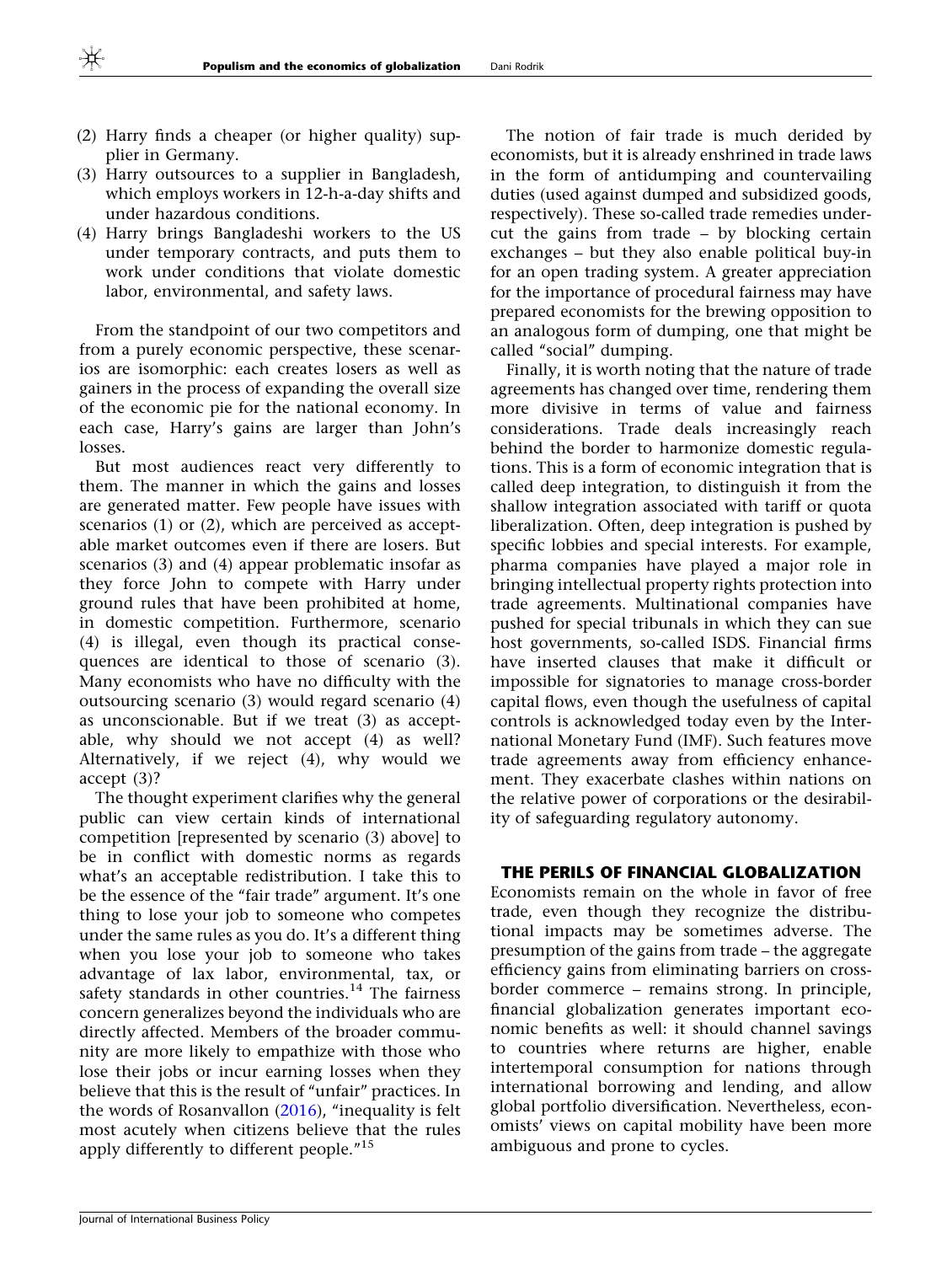In the immediate aftermath of the Second World War, the near-consensus of the economics establishment was in favor of controls on cross-border capital flows, to avoid the currency volatility of the interwar period and leave room for domestic macroeconomic management. By the 1990s, the consensus was reversed. The IMF, OECD, and the EU began to push for full capital-account convertibility for the present and prospective member states. Following the global financial crisis of 2008– 2009, views changed yet again. The benefits of financial globalization were downgraded, and capital controls became acceptable once more.

The economics profession's current views on financial globalization can be best described as ambivalent. Most of the skepticism is directed at short-term financial flows, which are associated with financial crises and other excesses. Long-term flows and direct foreign investment in particular are generally still viewed favorably. Direct foreign investment tends to be more stable and growthpromoting. But as I discuss below, there is evidence that it has produced shifts in taxation and bargaining power that are adverse to labor.

A recent paper by Broner & Ventura ([2016\)](#page-19-0) captures well the mainstream perspective on the anomalous consequences of financial globalization. The starting point is that opportunistic behavior by governments and low-quality domestic institutions make foreign finance subject to periodic debt crises. In their model, when debt is domestic, debt contracts are enforced and defaults are rare. The entry of foreign creditors increases government incentives to default. And when governments cannot perfectly discriminate between foreign and domestic creditors, foreign and domestic debt crises occur together. This gives an incentive for domestic residents to send their savings abroad. Financial globalization therefore may result in the apparent paradox that countries that should be normally importing capital become exporters of capital (''capital flight''). Countries with deep financial markets where governments are loath to default opportunistically become safe havens for foreigners' savings, and receive excessive financial inflows. The result of all of this is that the consequences of financial globalization for investment, growth, and financial stability are uncertain and cannot be presumed beneficial.

The essence of the Broner–Ventura story is that financial globalization accentuates the weakness of domestic institutions and debt-enforcement mechanisms. Capital mobility interacts with domestic market failures to produce adverse effects that possibly offset its direct beneficial effect.<sup>16</sup> This type of the second-best reasoning is the reason why many prominent economists such as Jagdish Bhagwati and Joe Stiglitz do not favor free capital mobility, even though they are strong supporters of free trade.

Such accounts also rationalize two sets of empirical findings that pose problems for advocates of financial globalization. First, the association between capital-account convertibility and economic growth is weak at best (Rodrik, [1998a,](#page-20-0) [b;](#page-20-0) Schularick & Steger, [2010](#page-20-0); Kose et al., [2011](#page-19-0); Ostry, Prati, & Spilimbergo, [2009\)](#page-19-0). Typically, positive growth effects are found either for specific periods (e.g., during the late nineteenth century when capital flowed to the new world), specific subsamples of countries (e.g., those with strong institutions and macroeconomic management), or particular types of capital (foreign direct investment). Second, there is a strong empirical association between financial globalization and financial crises over time. The canonical chart on this comes from Reinhart & Rogoff ([2009](#page-20-0)), who show that the time trends of financial globalization and the incidence of banking crises coincidence coincide almost perfectly. (Their chart is reproduced here in Figure [2.](#page-9-0)) Banking crises and financial globalization rise and fall together.

The boom-and-bust cycle associated with capital inflows has long been familiar to developing nations. Prior to the global financial crisis, there was a presumption that such problems were largely the province of poorer countries. Advanced economies, with their better institutions and regulation, would be insulated from financial crises induced by financial globalization. It did not quite turn out that way. In the US, the housing bubble, excessive risk-taking, and over-leveraging during the years leading up to the financial crisis were amplified by capital inflows from the rest of the world. European banks were major purchasers of US asset-backed securities and the appetite of emerging-market creditors for ''low-risk'' investments fueled the US credit boom. In the words of Lane, ''financial globalization magnified the impact of underlying distortions, such as inadequate regulation of credit markets and banks, by allowing the scaling-up of financial activities that might have faced capacity limits in autarkic financial systems'' (Lane, [2012](#page-19-0): 9).

In the euro zone, financial integration, on a regional scale, played an even larger role. Monetary unification and the introduction of the euro in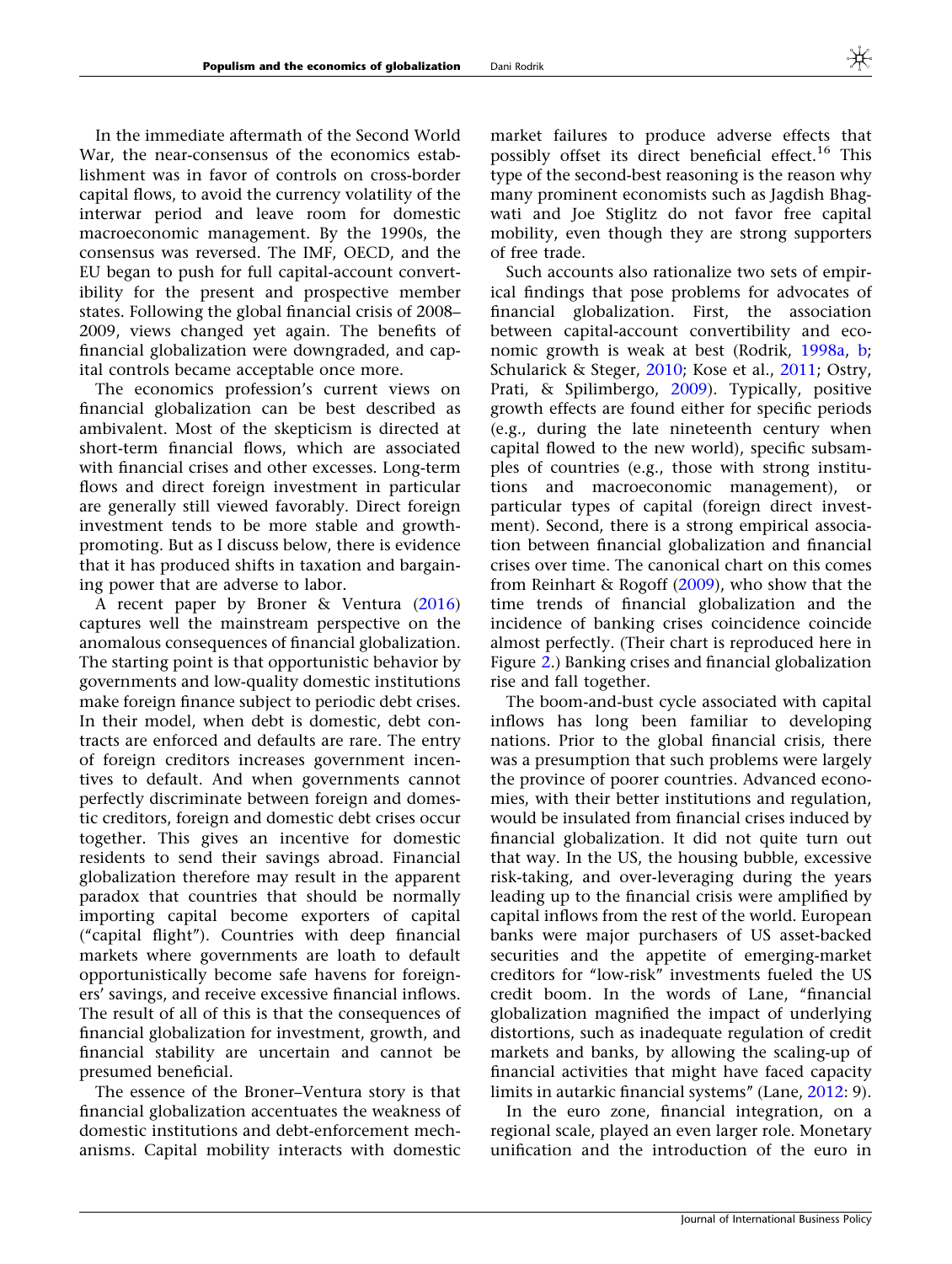<span id="page-9-0"></span>Figure 2 Capital mobility and financial crises. Source: Reinhart & Rogoff [\(2009\)](#page-20-0).



1800 1840 1850 1860 1870 1880 1890 1900 1910 1920 1930 1940 1950 1960 1970 1980 1990 2000

1999 drove down risk premia in countries such as Greece, Spain, and Portugal, and led to the convergence of borrowing costs across member states. This enabled borrowers to run large current account deficits and accumulate problematic amounts of external debt. Construction and other nontradable sectors were boosted in the receiving countries at the expense of tradable activities. Such credit booms would eventually turn into bust and sustained economic collapses in Greece, Spain, Portugal, and Ireland once credit dried up in the immediate aftermath of the crisis in the US.

Financial globalization appears to have produced adverse distributional impacts within countries as well, in part through its effect on incidence and severity of financial crises. In a remarkable series of papers, researchers at the IMF have documented these negative inequality impacts (Jaumotte, Lall, & Papageorgiou, [2013](#page-19-0); Furceri & Loungani, [2015\)](#page-19-0). Most noteworthy is the recent analysis by Furceri, Loungani, & Ostry [\(2017](#page-19-0)) that looks at 224 episodes of capital-account liberalization, most of them taking place during the last couple of decades. Liberalization episodes are identified by big changes in a standard measure of financial openness (the Chinn–Ito index) and large subsequent capital flows. They find that capital-account liberalization leads to statistically significant and longlasting declines in the labor share of income and corresponding increases in the Gini coefficient of income inequality and in the shares of top 1, 5, and 10 percents of income (see Figure [3](#page-10-0) for their key results).<sup>17</sup> Furthermore, these adverse effects on inequality are stronger in cases where de jure

liberalization was accompanied by large increase in capital flows.<sup>18</sup> Financial globalization appears to have complemented trade in exerting downward pressure on the labor share of income.

Why would financial globalization increase inequality and the capital share in particular? There is no analogue to trade theory's Stolper–Samuelson theorem in international macroeconomics. So to some extent these distributional consequences of financial globalization are a genuine surprise. But there may be an obvious, bargaining-related explanation (as argued in Rodrik, [1997,](#page-20-0) Chap. 2). As long as wages are determined in part by bargaining between employees and employers, the outside options of each party play an important role. Capital mobility gives employers a credible threat: accept lower wages, or else we move abroad. Indeed, Furceri et al. [\(2017](#page-19-0)) provide some evidence that the decline in the labor share is related to the threat of relocating production abroad. As a proxy for the potential threat, they use layoff propensities of different industries. They find the effect of capital-account liberalization on labor shares is particularly strong in those sectors with a higher natural layoff rate. The bargaining explanation is also consistent with the finding in Jaumotte et al. ([2013\)](#page-19-0) that it is foreign direct investment in particular that is associated with the rise in inequality.<sup>19</sup>

Differential mobility has other implications that bear on distributional questions. Another argument I made in Rodrik [\(1997\)](#page-20-0) was that capital mobility would increase volatility of labor earnings and, in particular, shift the burden of economic shocks to labor. This too follows from the differential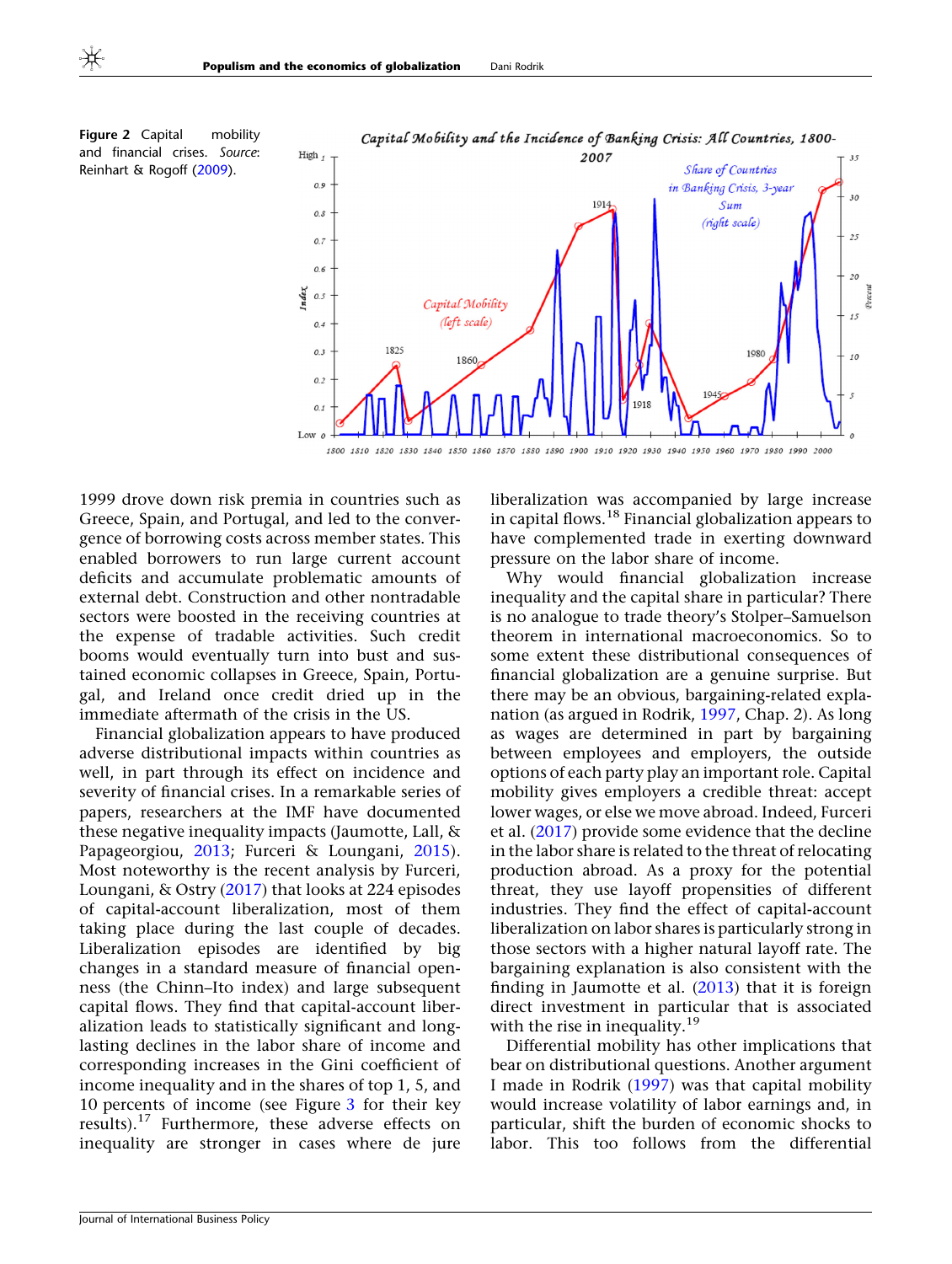

<span id="page-10-0"></span>

Figure 3 The effects of capital-account liberalization on labor and top income shares (percent). Source: Furceri et al. ([2017](#page-19-0)).

mobility of labor and capital across borders. The factor that is stuck within borders has to absorb the costs of idiosyncratic shocks. Subsequent evidence on the volatility of labor-market outcomes has been largely consistent with this conjecture (Scheve & Slaughter, [2002](#page-20-0); OECD, [2007;](#page-19-0) Buch & Pierdzioc, [2014\)](#page-19-0). Workers with the lowest skills and qualification, those least able to move across borders, are typically the most affected by this risk shifting.

Another type of shift relates to taxation. As capital becomes globally mobile, it becomes harder to tax. Governments increasingly have to fund themselves by taxing things that are less footloose – consumption or labor. Indeed, corporate tax rates have come down sharply in virtually all advanced economies since the late 1980s, sometimes by half or more. Meanwhile, the tax burden on wages (social security charges, etc.) has remained roughly constant, and value added tax (VAT) rates have generally increased.<sup>20</sup> It is not implausible to think that these global trends are related to globalization and its effects on tax competition.

There is some systematic empirical evidence that provides support for this hypothesis. In a panel study of fourteen OECD countries for 1967–1996, Bretschger & Hettich ([2002\)](#page-19-0) find that proxies for openness of capital and trade accounts are related negatively to effective corporate tax rates and positively to labor taxes. Similar results are reported in a more recent study with data through 2007 (Onaran & Boesch, [2014\)](#page-19-0). In a study covering the 1981–2001 period, Garretsen & Peeters ([2007\)](#page-19-0) find that foreign direct investment levels (instrumented by an index of capital-account restrictions) exert downward pressure on effective tax rates on capital, but that there is considerable heterogeneity depending on country characteristics (e.g., size, neighborhood, density). Devereux, Lockwood, & Redoano [\(2008\)](#page-19-0) explicitly model governments' selection of both the corporate tax rate and the corporate tax base in a game theoretic framework. They find that strategic, downward pressures operate only in countries with open capital accounts, and conclude ''the reductions in equilibrium tax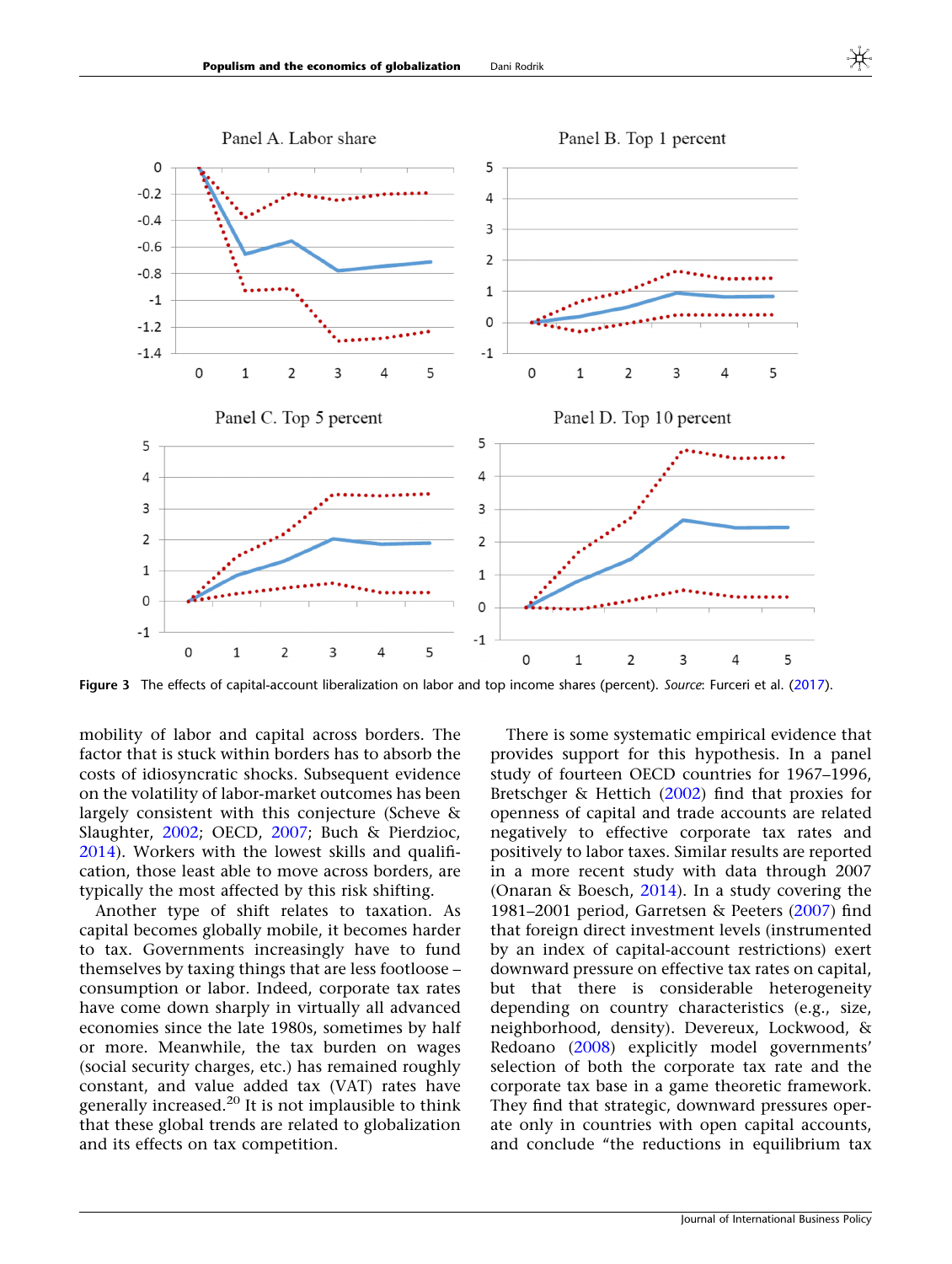<span id="page-11-0"></span>rates can be explained almost entirely by more intense competition generated by the relaxation of capital controls."<sup>21</sup>

In view of this ambiguous record of financial globalization with respect to efficiency and equity, to put it mildly, it is curious that economists did not take a stronger stand against the cumulative removal of restrictions on capital flows. Many prominent economists supported financial globalization, believing that the promise would eventually outweigh the risks. $^{22}$  That in turn strengthened the hand of policy makers in the US, Europe, emerging markets, and multilateral institutions like the IMF and the OECD who pushed for financial openness.<sup>23</sup> In his 2015 presidential address to the American Finance Association, Zingales ([2015\)](#page-20-0) would complain that economists had not distinguished themselves in the years leading to the global financial crisis. ''We should acknowledge that our view of the benefits of finance is inflated,'' he wrote. Economists' attitudes toward financial globalization exemplified this attitude.

# THE POLITICAL ECONOMY OF THE BACKLASH

Globalization had a big upside. It greatly expanded opportunities for exporters, multinational companies, investors, and international banks, as well the managerial and professional classes who could take advantage of larger markets. It helped some poor countries – China in particular – rapidly transform farmers into workers in manufacturing operations for export markets, thereby spurring growth and reducing poverty. But the decline in global inequality was accompanied by an increase in domestic inequality and cleavages. Globalization drove multiple, partially overlapping wedges in society: between capital and labor, skilled and unskilled workers, employers and employees, globally mobile professionals and local producers, industries/regions with comparative advantage and those without, cities and the countryside, cosmopolitans versus communitarians, elites and ordinary people. It left many countries ravaged by financial crises and their aftermath of austerity.

Globalization was hardly the only shock which gutted established social contracts. By all accounts, automation and new digital technologies played a quantitatively greater role in de-industrialization and in spatial and income inequalities. But globalization became tainted with a stigma of unfairness that technology evaded. People thought they were losing ground not because they had taken an

unkind draw from the lottery of market competition, but because the rules were unfair and others – financiers, large corporations, foreigners – were taking advantage of a rigged playing field.

Many of these consequences were predictable and are not a surprise. The same can be said about the political backlash as well. A number of empirical papers have linked the rise of populist movements – Trump and the right-wing Republicans in the US, Brexit in Britain, far-right groups in Europe – to forces associated with globalization, such as the China trade shock, rising import penetration levels, de-industrialization, and immigration.

Analyzing electoral results across US congressional districts, Autor et al. ([2016a,](#page-18-0) [b\)](#page-18-0) have shown that the China trade shock aggravated political polarization: districts affected by the shock moved further to the right or the left, depending which way they were leaning in the first place. Elected Republicans became more conservative, while elected Democrats became more liberal. For Britain, Becker et al. [\(2016](#page-19-0)) find that austerity and immigration impacts both played a role in increasing the Brexit vote, in addition to demographic variables and industrial composition. Also analyzing Brexit, Colantone & Stanig ([2016](#page-19-0)) find a much more direct role for globalization. Using an Autor et al. ([2013\)](#page-18-0) type China trade shock variable, they show regions with larger import penetration from China had a higher Leave vote share. They also corroborate this finding with individual-level data from the British Election Survey that shows individuals in regions more affected by the import shock were more likely to vote for Leave, conditional on education and other characteristics.

A second paper by Colantone & Stanig [\(2017](#page-19-0)) undertakes a similar analysis for 15 European countries over the 1988–2007 period. It finds that the China trade shock played a statistically (and quantitatively) significant role across regions and at the individual level. A larger import shock is associated with support for nationalist parties and a shift toward radical right-wing parties. Finally Guiso, Herrera, Morelli, & Sonno [\(2017](#page-19-0)) look at European survey data on individual voting behavior and find an important role for economic insecurity – including exposure to competition from imports and immigrants – in driving populist parties' growth. The same variables also affect voter turnout: individuals who experience greater economic insecurity are also less likely to show up at the polls. As Guiso et al. ([2017\)](#page-19-0) indicate, the latter result suggests that studies that focus on vote shares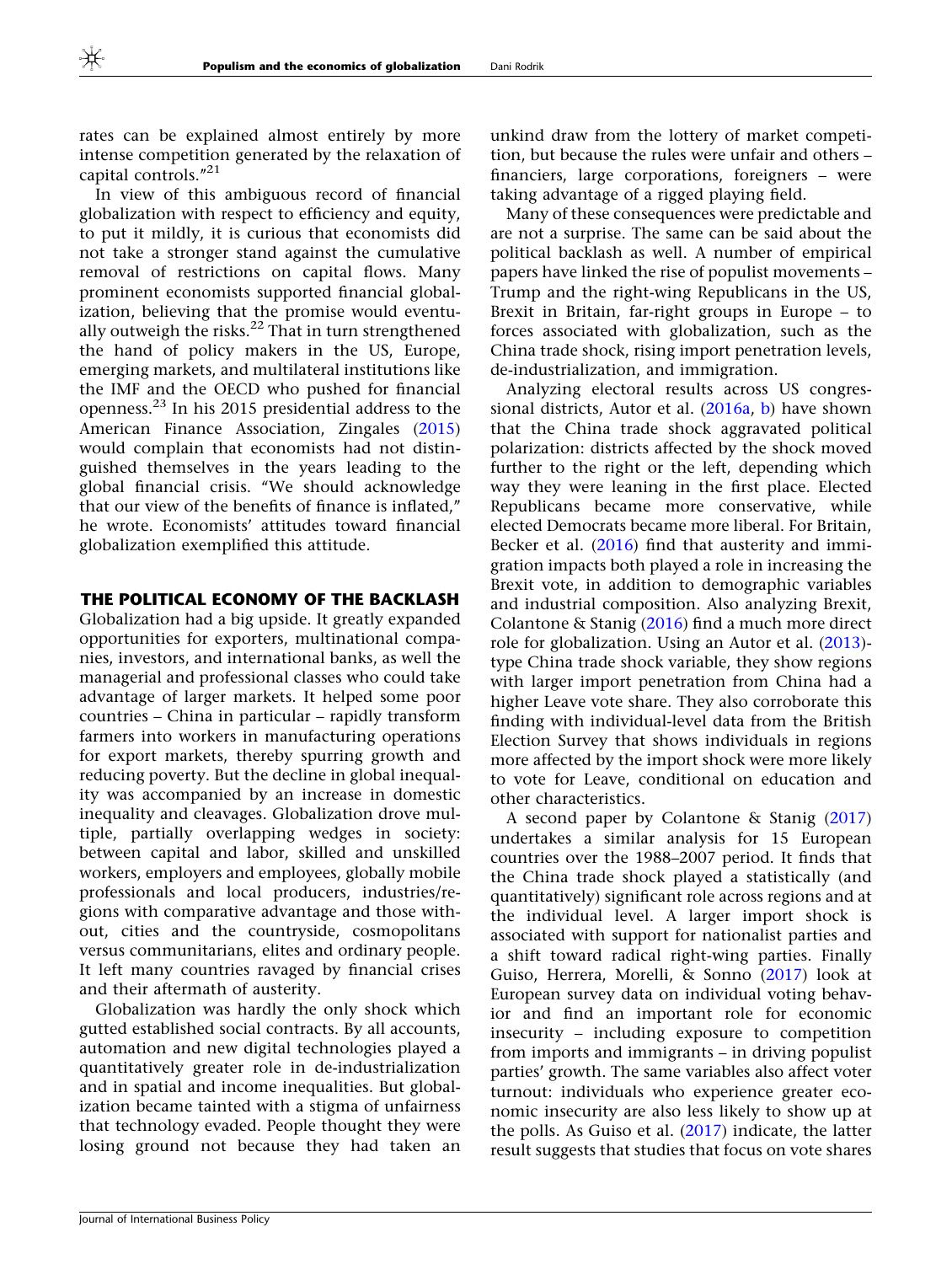alone underestimate the importance of these economic drivers, including globalization shocks.

A question that has attracted little interest to date is why the backlash has taken the particular form it has in different countries. Most (but not all) populist movements in the current wave are of the right-wing variety. These emphasize a cultural cleavage, the national, ethnic, religious, or cultural identity of the "people" against outside groups who allegedly pose a threat to the popular will. In the US, Donald Trump has demonized at various times the Mexicans, Chinese, and Muslims. In Europe, right-wing populists portray Muslim immigrants, minority groups (gypsies or Jews), and the faceless bureaucrats of Brussels as the ''other.''

An alternative variety of populism revolves around a largely economic cleavage, the wealthy groups who control the economy and define its rules versus the lower income groups without access to power. The original American populism of the late nineteenth century was of this variety, focusing its opposition on the railroad barons and the Northeastern financial elite. Bernie Sanders' presidential campaign in 2016 took a similar form. In Europe, there are a few left-wing populist movements, of which Greece's Syriza and Spain's Podemos are the best known. In Latin America, by contrast, populism has long taken mostly a leftwing form.

In Figure [4,](#page-13-0) I provide some systematic evidence on the dynamics of support for populist parties around the world since the 1960s. The figure shows the aggregate vote shares of populist parties in countries with at least one populist party. I distinguish between left-wing and right-wing populists and between Europe and Latin America. (The US presidential election of 2016 is not included.) The Appendix discusses data sources and parties/countries covered.

What jumps out of Figure [4](#page-13-0) is the sharp contrast between the patterns of populism in Europe and Latin America. In Europe, the rise of populism is very recent and swift – from below 5 percent of the vote in the late 1980s to more than 20 percent by 2011–2015. Moreover, this increase is driven exclusively by right-wing parties. The left-wing populist vote share remains throughout well below 5 percent of the aggregate electorate in the countries included. By contrast, left-wing populism has always been strong in Latin America, with vote totals between 15 and 30 percent. It also has experienced a recent, if less marked, rise. Rightwing populism has remained at very low levels in Latin America.

What explains the predominance of right-wing populism in Europe today, compared to the predominance of its left-wing variant in Latin America? To shed some light on this question, it helps to think of the rise of populism as the product of both demand- and supply-side factors at work.<sup>24</sup>

On the demand side, the distributional and other economic fault lines created or deepened by globalization generate potential public support for movements that position themselves outside the political mainstream and oppose established rules of the game. But the economic anxiety, discontent, loss of legitimacy, fairness concerns that are generated as a byproduct of globalization rarely come with obvious solutions or policy perspectives. They tend to be inchoate and need to be channeled in a particular programmatic direction through narratives that provide meaning and explanation to the groups in question. That is where the supply side of politics comes in. Populist movements supply the narratives required for political mobilization around common concerns. They present a story that is meant to resonate with their base, the demand side: here is what is happening, this is why, and these are the people who are doing it to you.

In Mukand & Rodrik ([2017\)](#page-19-0), we provide a model where political conflict can revolve around different axes. There are three different groups in society: the elite, the majority, and the minority. The elite are separated from the rest of society by their wealth. The minority is separated by particular identity markers (ethnicity, religion, immigrant status). Hence there are two cleavages: an ethnonational/cultural cleavage and an income/social class cleavage. These cleavages can be orthogonal or overlapping, producing different patterns of alliances and political outcomes.

With some simplification, we can say that populist politicians mobilize support by exploiting one or the other of these two cleavages. The ''enemies of the people'' are different in each case. Populist who emphasize the identity cleavage target foreigners or minorities, and this produces right-wing populism. Those who emphasize the income cleavage target the wealthy and large corporations, producing leftwing populism.

It is reasonable to suppose that the relative ease with which one or the other of these cleavages can be targeted depends on their salience in the everyday experience of voters. In particular, it may be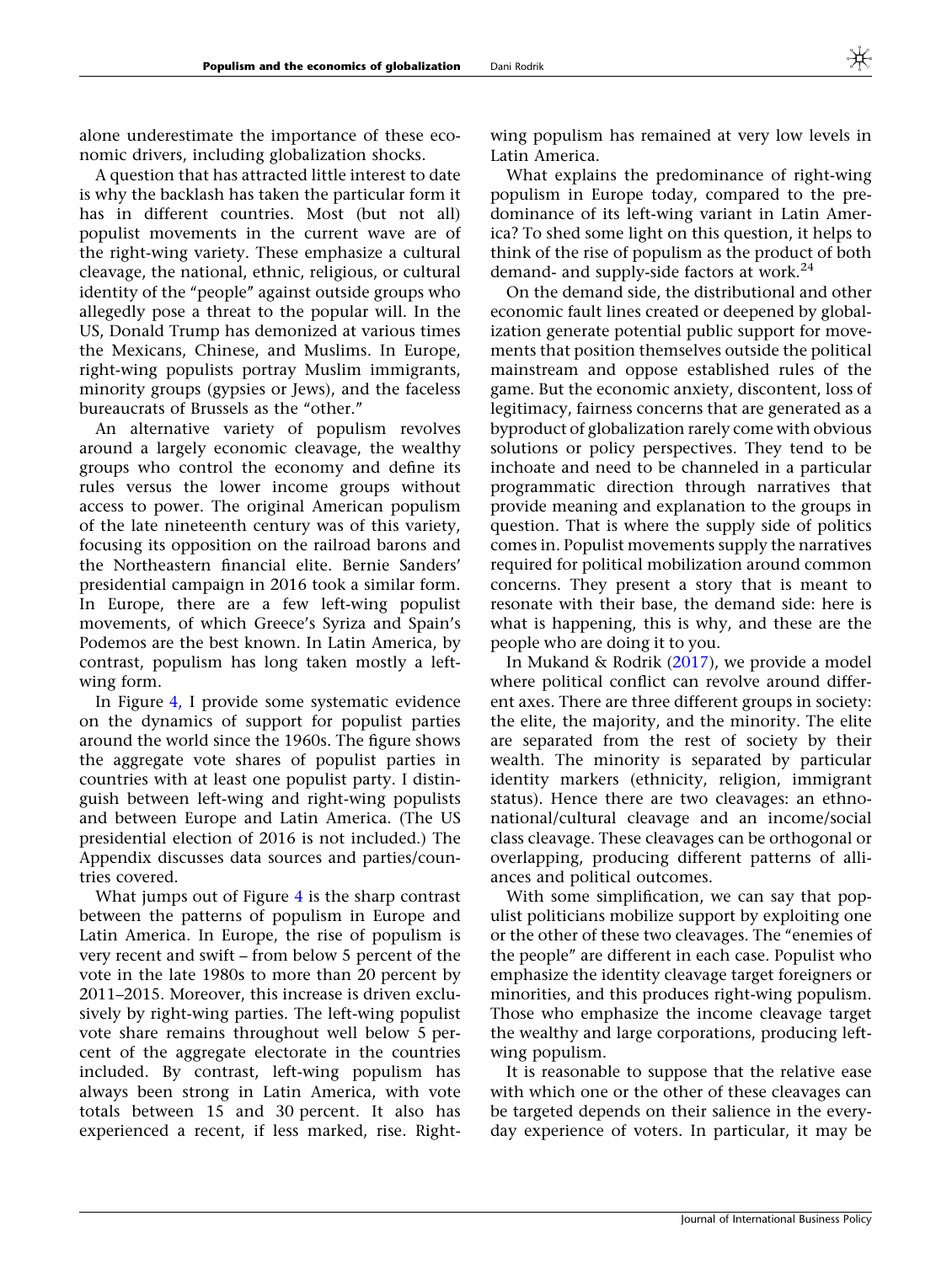<span id="page-13-0"></span>

Figure 4 Contrasting patterns of populism in Europe and Latin America. Notes: See Appendix for sources and methods.

easier to mobilize along the ethno-national/cultural cleavage when society is experiencing an influx of immigrants and refugees with dissimilar cultural and religious identities. Then economic anxiety can be channeled into opposition to these groups. Immigrants and refugees can be presented as competing for jobs, making demands on public services, and reducing public resources available for natives. Indeed, a major source of support for farright parties in Europe has been the fear that immigration will erode welfare state benefits, a fear that is heightened in countries experiencing austerity and recession (see for example Hatton, [2016\)](#page-19-0). Cavaille & Ferwerda  $(2017)$  $(2017)$  find that support for right-wing populist parties is very responsive to perceived competition with immigrants for in-kind benefits, in their case public housing.

An important implication of this reasoning is that even when the underlying shock is fundamentally economic the political manifestations can be cultural and nativist. What may look like a racist or xenophobic backlash may have its roots in economic anxieties and dislocations.<sup>25</sup> The supply side of politics – the narrative on offer – matters a great deal. This is a point that is often overlooked in current diagnoses. For example, it is not easy to know whether Trump's victory represents an economic or cultural phenomenon without disentangling the demand and supply sides – the underlying grievances, on the one hand, and his narrative, on the other.<sup>26</sup>

What about Latin America? The reason that populism took a divergent path in Latin America may be related to the fact that the salient shocks associated with globalization took different forms there. Latin Americans who were affected negatively by globalization experienced it not as immigration or rule by Brussels/Frankfurt, but as rapid trade opening, financial crises, IMF programs, and entry by foreign corporations in sensitive domestic sectors such as mining or public utilities. The anger to be mobilized was against these forces and the domestic groups that supported them. This lent itself to left-wing (economic) populism rather than right-wing (cultural) populism.<sup>27</sup>

The European exceptions to right-wing populism provide further support to this argument. The two European countries that grew substantial left-wing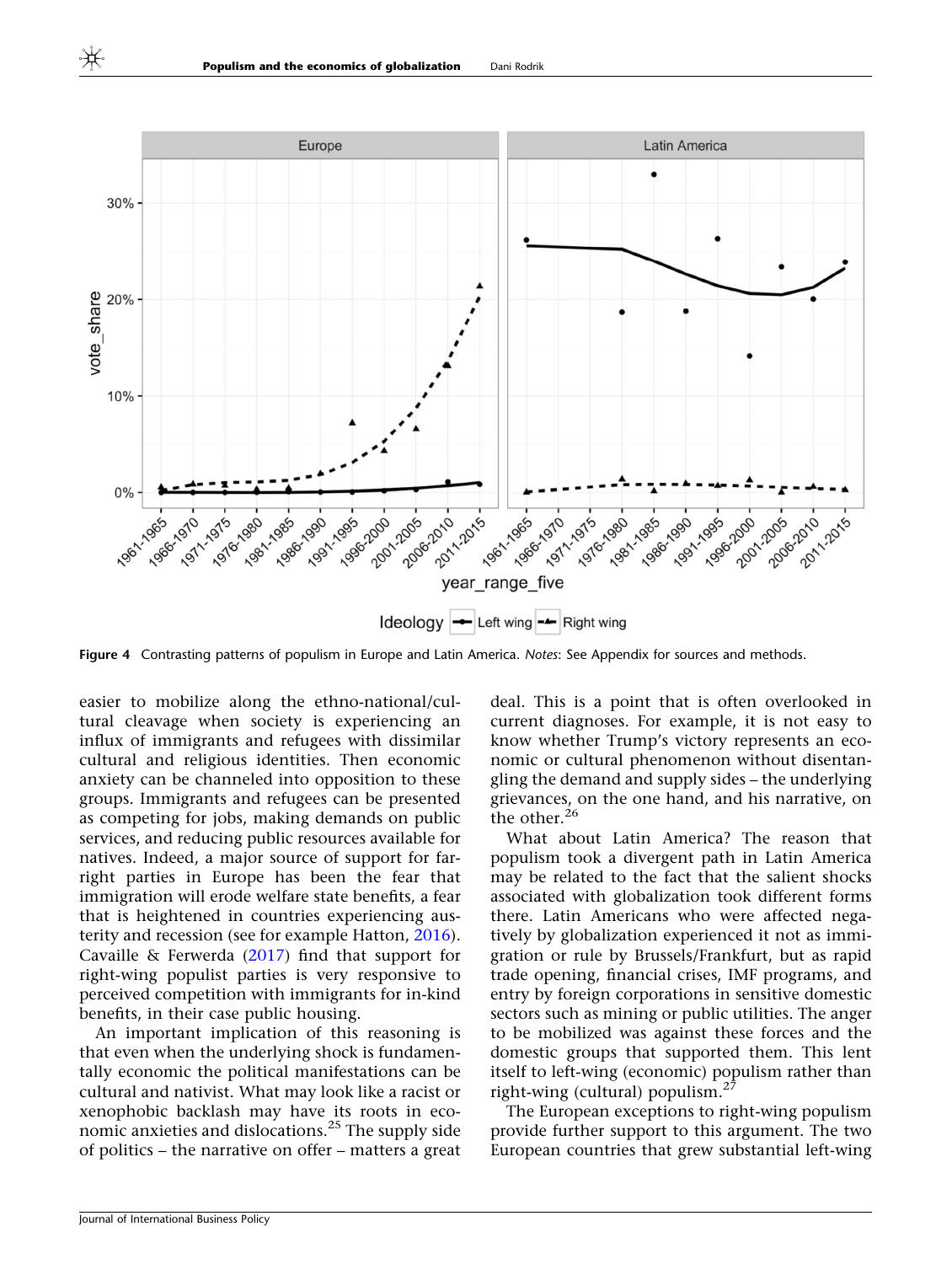| 5 |  |
|---|--|
| ċ |  |
|   |  |
|   |  |

| Initial tariff being removed (%) Change in low-skill wages | (A, %)   | Increase in real income of economy<br>(B, 96) | Absolute value of ratio $(A)/(B)$ |  |
|------------------------------------------------------------|----------|-----------------------------------------------|-----------------------------------|--|
| 40                                                         | $-19.44$ | 4.00                                          | 4.9                               |  |
| 30                                                         | $-15.22$ | 2.25                                          | 6.8                               |  |
| 20                                                         | $-10.61$ | 1.00                                          | 10.6                              |  |
| 10 <sup>°</sup>                                            | $-5.56$  | 0.25                                          | 22.2                              |  |
| 5                                                          | $-2.85$  | 0.06                                          | 45.5                              |  |
| 3                                                          | $-1.72$  | 0.02                                          | 76.6                              |  |

<span id="page-14-0"></span>Table 1 Distributive and efficiency consequences of trade liberalization: illustrative calculations

Notes: Column (B) is computed using the standard formula for the gains from trade (e.g., Feenstra, [2016](#page-19-0): 220), assuming an import–GDP ratio of 25% and an import demand elasticity of -2. Column (A) is generated using a model with two factors (low- and high-skilled labor) and two goods with mobile factors, assuming the import-competing sector is low-skill-intensive. The cost shares of low- and high-skill labor in the import-competing sector are taken to be 0.80 (denoted  $\theta^{\rm L}_{\rm I}$ ) and 0.20 ( $\theta^{\rm L}_{\rm h}$ ), respectively. The factor cost shares in the exportable sector are symmetric – 0.20 ( $\theta^{\rm H}_\rm I$ ) and 0.80 ( $\theta^{\rm H}_{\rm h}$ ). To compute the change in real wages ( $\hat{\omega}_l$ ), I assume low-skilled workers spend 75 percent of their budget on the importable and 25 percent on the exportable. The corresponding derivation yields  $\hat{\omega_1} = \bigg\{ \left[ \theta_1^{\rm L} - \theta_{\rm h}^{\rm L} \frac{\theta_{\rm I}^{\rm H}}{\theta_{\rm h}^{\rm H}} \right.$  $\left\{\begin{bmatrix} \theta_L^L - \theta_R^L \frac{\theta_L^H}{\theta_R^H} \end{bmatrix}^{-1} - 0.75 \right\} \hat{p}$ , where  $\hat{p}$  is the percent change in the relative price of the importable implied by the tariff reduction.

Table 2 Differences in immigrations source countries: France versus Spain

| Source country (only top 25 source<br>countries included) | Host country                     |                                 |                                  |                                 |
|-----------------------------------------------------------|----------------------------------|---------------------------------|----------------------------------|---------------------------------|
|                                                           | France                           |                                 | Spain                            |                                 |
|                                                           | Share of migrant<br>stock $(\%)$ | Share of home<br>population (%) | Share of migrant<br>stock $(\%)$ | Share of home<br>population (%) |
| Predominantly Moslem                                      | 41                               |                                 | 13                               |                                 |
| Sub-Saharan Africa                                        |                                  |                                 |                                  |                                 |
| Other developing                                          |                                  |                                 |                                  |                                 |
| Eastern Europe (incl. Russia)                             |                                  |                                 | 18                               |                                 |
| Latin America                                             |                                  |                                 | 33                               |                                 |
| Developed Europe                                          | 24                               |                                 |                                  |                                 |
| Total of included countries                               | 82                               |                                 | 83                               |                                 |

Source: World Bank bilateral migration matrix, 2013.

populist movements – Greece and Spain – bear a certain similarity to Latin America. They were major recipients of capital inflows under the European model of financial globalization, the euro. Once the sudden stop took place, their economies went into a tailspin and unemployment skyrocketed. The shock was then intensified by the presence of a common currency and austerity policies imposed from the outside – a troika made up of the IMF, the European Central Bank, and the European Commission. Although all countries in Europe were affected by the euro crisis, Greece and Spain were among the most adversely hit. Greece has yet to recover, and unemployment remains very high in both countries. All this is reminiscent of Latin American boom-and-bust cycles, going back at least to the 1970s. So it is not surprising that the financial crisis and its aftermath in Spain and Greece provided fertile ground for left-wing populists, for similar reasons.<sup>28</sup>

The relative weakness of cultural/religious cleavages to be exploited may also play a part in favoring left-wing over right-wing populist movements. In Latin America, the bulk of immigration has been from other Latin American countries or from culturally similar European countries. Within Europe, Spain and Greece once again provide instructive counter-examples. Compare the immigration experience of Spain with that of France, for example (Table 2). Even though Spain has a somewhat larger migrant stock in relation to its population, the majority of Spain's immigrants come from either Latin America or from advanced European countries.<sup>29</sup> In France, by contrast, the largest share (more than 40 percent) of migrants are from Moslem countries (Algeria, Morocco, Tunisia, Turkey) and an additional 10 percent come from Sub-Saharan Africa. A right-wing populist party (i.e., the National Front) has much more fertile ground in France than in Spain.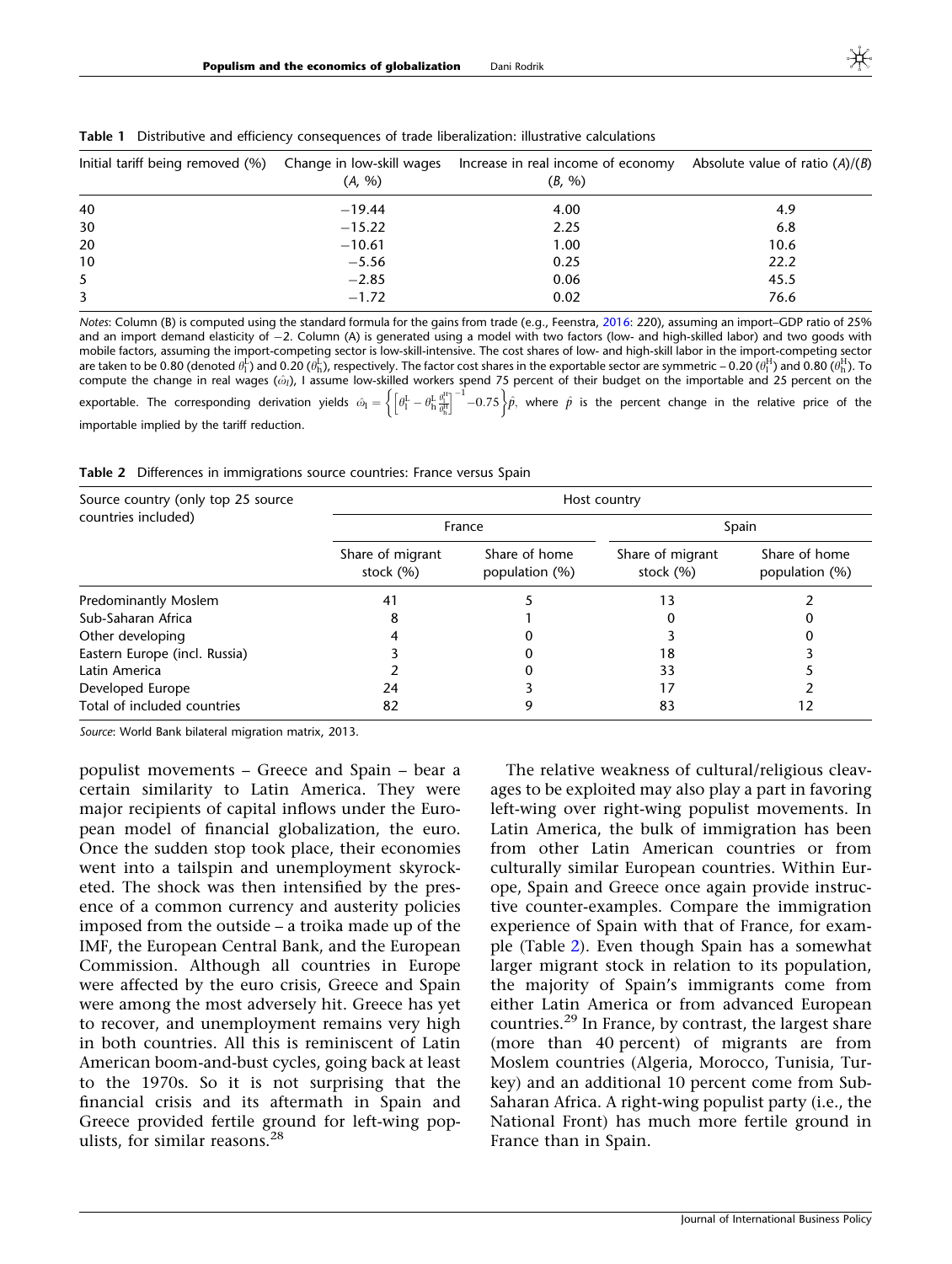<span id="page-15-0"></span>The US presents a mixed case, combining characteristics of both of these paths. Unlike Europe which had opened up to trade and reached a political settlement supporting it long ago – extensive safety nets in exchange for trade openness – the US experienced increased exposure to imports comparatively recently. And it did so without systematic compensation. Therefore, imports (especially from China) and trade agreements (with Mexico, Asian countries) were politically salient issues, around which large number of voters could be mobilized. The financial crisis and the differing fates of large banks versus low-income homeowners – one bailed out, the other not – engendered anger at the financial elites. At the same time, immigration from Mexico, the threat of radical Muslim terrorism, and lingering racial divides were ripe for political manipulation. In other words, the US presented ample ground for both types of cleavage. Correspondingly, the 2016 presidential elections were contested by major populist movements on both the left and the right, led by Bernie Sanders and Donald Trump, respectively.

## CONCLUDING REMARKS

One conclusion from the preceding discussion is that the simple economics of globalization is not particularly auspicious with respect to its political sustainability. This is especially true of the advanced phases of globalization – what I have called elsewhere ''hyperglobalization'' (Rodrik, [2011\)](#page-20-0) – in which the ratio of political/distributive costs to net economic gains is particularly unfavorable. Historically, the unification of national markets has required an unequivocal political project led by a strong central executive. Nothing comparable exists globally, and the European experience provides ample reason to be skeptical that something like that can be achieved even regionally. In a world divided politically, markets face strong centrifugal forces as well.

The global economic arrangements of the immediate postwar era were built around John Maynard Keynes' insight that sustaining a world economy reasonably hospitable to international trade and investment would require carving up space for domestic macroeconomic management. For Keynes, this meant capital controls in particular, which he viewed not as a temporary expedient but as a permanent feature of the international economic order. The same principle was followed in other domains as well. The GATT regime entailed a thin

model of trade integration, not reaching beyond direct border barriers or trade in manufactured goods among advanced economies. It left plenty of room for countries to design their own regulations and industrial policies – and indeed protect ''sensitive'' sectors (such as agriculture or garments).

The resulting system – variably called the Bretton Woods compromise or embedded liberalism $30 - was$ a great success. It fostered a large increase in global trade and investment and saw rapid economic development in both the advanced and developing economies. Perhaps it was too successful for its own good. By the late 1980s, policy makers and economists thought they could make it work even better by pushing for deeper economic integration. Trade agreements became more ambitious and reached beyond the border into domestic regulations. The removal of restrictions on capital mobility became the norm rather than the exception. In the process, the "embedding" or "compromise" that had made the earlier regime such a success was overlooked.

The rise of populism forces a necessary reality check. Today the big challenge facing policy makers is to rebalance globalization so as to maintain a reasonably open world economy while curbing its excesses. We need a rebalancing in three areas in particular: from capital and business to labor and the rest of society, from global governance to national governance, and from areas where overall economic gains are small to where they are large.

The benefits of globalization are distributed unevenly because our current model of globalization is built on a fundamental and corrosive asymmetry. Our trade agreements and global regulations are designed largely with the needs of capital in mind. Trade agreements are driven overwhelmingly by a business-led agenda. The implicit economic model is one of trickle-down: make investors happy and the benefits will eventually flow down to the rest of society. The interests of labor – good pay, high labor standards, employment security, voice in the workplace, bargaining rights – get little lip service. To move forward, labor must be given an equal say in setting the rules of globalization. In practical terms, this requires reconsidering which multilateral institutions set the agenda of the global conversation and who sits at the bargaining table when trade agreements are negotiated.

With respect to rebalancing governance, we should understand that the world economy does not really need global governance to be managed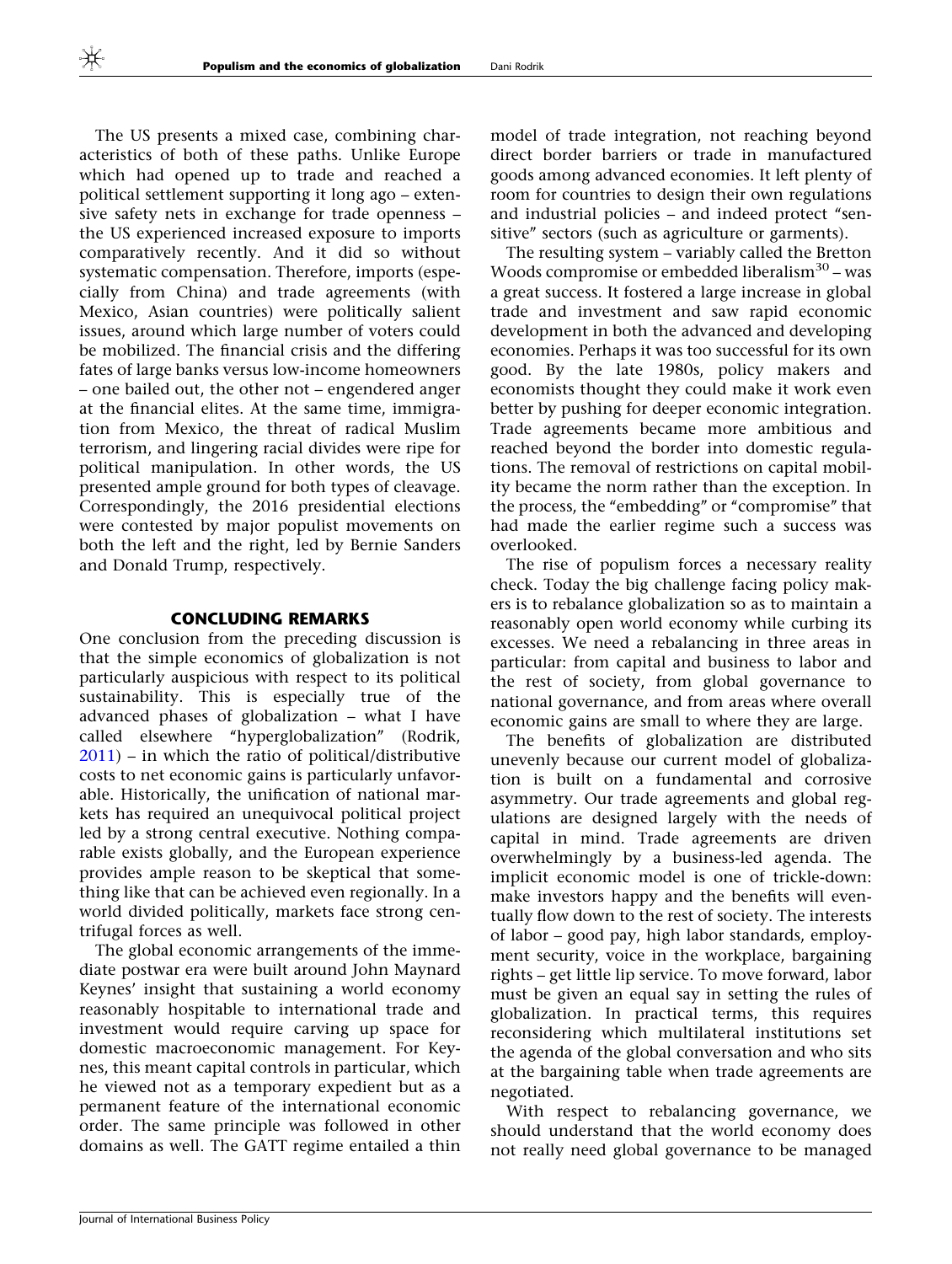appropriately. Most failures in the world economy are rooted in failures of domestic governance. In particular, restrictive trade policies are due either to complications that override the standard Ricardian argument for the gains from trade, or to domestic policy foul-ups (such as the neglect to redistribute the gains appropriately).

Society may value environmental amenities or distributional outcomes that would be undermined by free trade and it may not be possible to address those objectives through other policy instruments. A developing country may benefit from sheltering infant industries from foreign competition before they have developed some technological capabilities. In such instances, the rejection of free trade policies is not a problem, from either domestic or international perspectives. Global institutions have no business telling these countries to open up.

When the domestic policy process fails, there is a genuine problem. But the problem then lies in domestic politics – the excessive political influence perhaps of certain rent-seeking groups – and not in the absence of proper global rules. Empowering global governance in such circumstances may or may not work. Global rules sometimes can act as counterweight to protectionist interests. But it is a fortiori equally likely that the global rules will be written and administered by the very special interests that dominate domestic policy making as well. Think of the role of big banks in setting global capital standards or pharmaceutical companies in writing global patent rules.

None of this implies that there is no role at all for global governance. But in rebalancing globalization toward national governance, we must understand that the best contribution global arrangements can make is to make the nation state work better, not to weaken or constrain it. Correspondingly, the appropriate role for global institutions is to enhance key democratic norms of representation, participation, deliberation, rule of law, and transparency – without prejudging policy outcomes or requiring harmonization.

Finally, our approach to globalization must focus on areas where the net gains are large. Today the world economy is as open as it has ever been, and the most important challenge it faces is not lack of openness but lack of legitimacy. The traditional approach to trade deal-making that concentrates on exchanging market access is no longer appropriate. The rules that need to be developed are those that emphasize fairness, address concerns of social dumping, and enhance policy space in both developed and developing nations.<sup>31</sup>

#### ACKNOWLEDGEMENTS

I am grateful to Michael-David Mangini and Christine Gosioco for research assistance; the Weatherhead Center for International Affairs for research support; and Pol Antràs, Bart Bonikowski, Jeff Frankel, Jeffry Frieden, Peter Hall, and Roberto Mangabeira Unger for helpful comments and conversations. Editorial suggestions from Sarianna Lundan and an anonymous referee have improved the paper.

#### **NOTES**

<sup>1</sup>Useful accounts, with varying definitions of populism, are provided in Kazin [\(1998\)](#page-19-0), Judis [\(2016](#page-19-0)), Müller ([2016\)](#page-19-0), Mudde & Kaltwasser ([2017\)](#page-19-0).

 $2$ Judis ([2016\)](#page-19-0) also develops this distinction in his recent book.

<sup>3</sup>This framework can accommodate decreasing returns readily, by introducing fictional factors of production that soak up any surplus left over – effectively converting the technology to constant returns. Increasing returns are more problematic, as they would not be compatible with perfect competition.

<sup>4</sup>In earlier work, I have called this the political costbenefit ratio (PCBR) of liberalization and presented some illustrative calculations (see Rodrik, [1994\)](#page-20-0).

<sup>5</sup>It is possible for the net efficiency gains of trade to be magnified if globalization generates dynamic (or growth) effects, in addition to the static effects that conventional trade theory emphasizes. Such growth effects are often thought to make the redistributive consequences less significant. But this is not quite right since models of endogenous growth typically have ambiguous implications for the growth effects of trade liberalization. For example, the growth effects can easily turn negative when a country has (static) comparative disadvantage in the dynamic industries. In other words, dynamic effects do not as a rule magnify the gains from trade. They simply allow for larger effects in absolute terms – negative as well as positive.

<sup>6</sup>The finding that wage effects differed across localities and industries is of course inconsistent with the Stolper–Samuelson assumption that labor is fully mobile. It suggests additional margins of redistribution that Stolper–Samuelson overlooks. Hakobyan &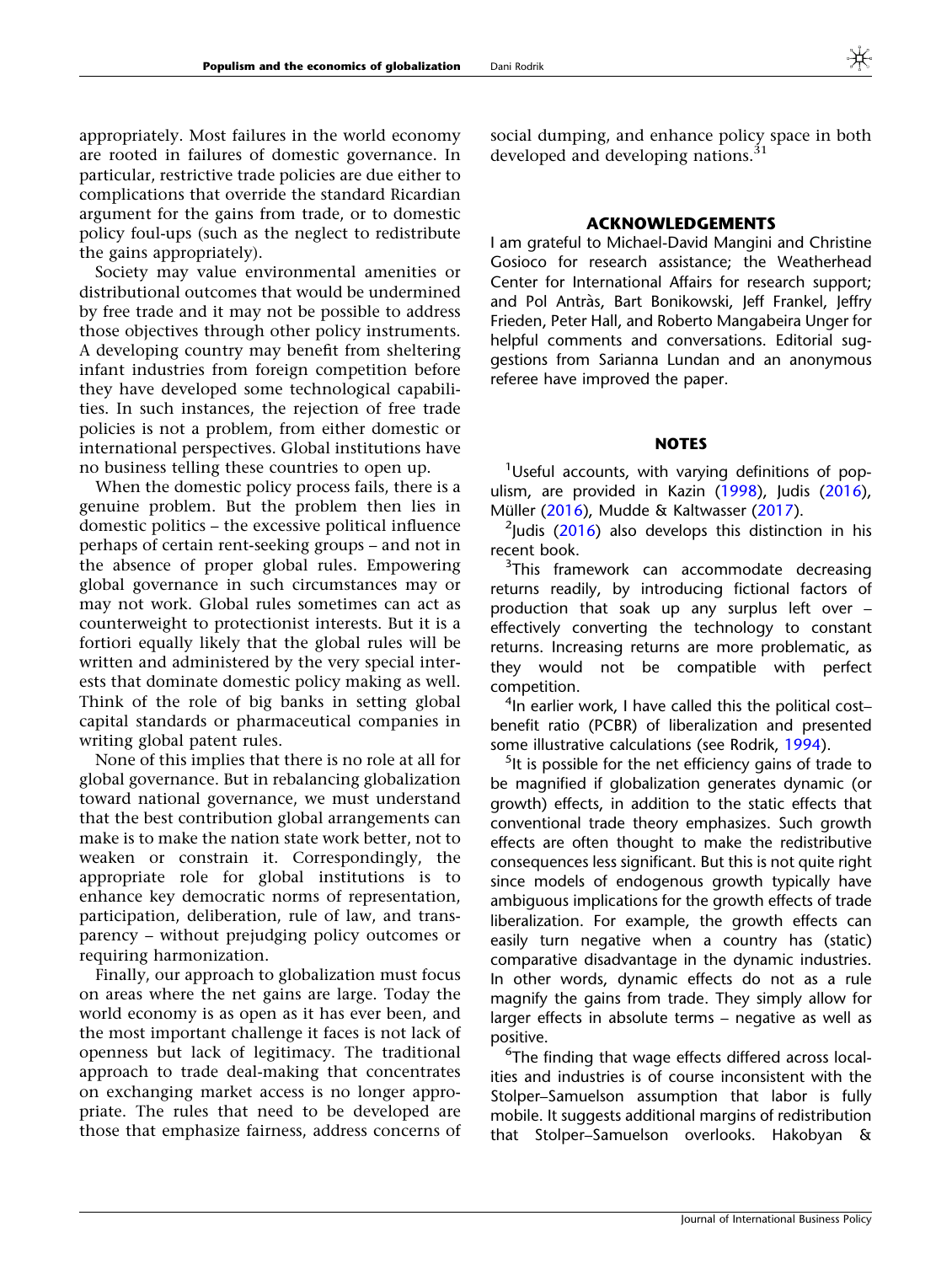McLaren ([2016\)](#page-19-0) do document some outmigration from most affected communities, but apparently the magnitudes were not large enough to eliminate wage effects.

 $^7$ Moreover, fully half of the miniscule 0.08% gain for US is not an efficiency gain, but actually a benefit due to terms-of-trade improvement. That is, Caliendo and Parro estimate that the world prices of what the US imports fell relative to what it exports. These are not efficiency gains, but income transfers from other countries (here principally Mexico and Canada). These are gains that came at the expense of other countries.

<sup>8</sup> Labor-market institutions may play an important intermediating role in the way trade shocks affect wages. Using French firm-level data, Carluccio, Fougère, & Gautier ( $2015$ ) find that offshoring has adverse effects on blue-collar wages only in firms without collective bargaining agreements. In firms with frequent collective bargaining, offshoring does not seem to affect low-skill wages negatively.

<sup>9</sup>A 2012 study found the net effects of participation in TAA was actually negative for affected workers: unemployment and other benefits did not compensate for lower earning overall, compared with nonparticipants (D'Amico & Schochet, [2012\)](#page-19-0).

<sup>10</sup>Hicks & Devaraj ([2015,](#page-19-0) 2017) estimate the 13% of the jobs lost in manufacturing during 2000–2010 were lost due to imports and import-substitution, with the rest due to domestic productivity growth. Acemoglu, Autor, Dorn, Hanson, & Price ([2016\)](#page-18-0) attribute 10 percent of the job losses over 2000–2007 to the China import shock.

<sup>11</sup>The use of machines to replace labor was equally controversial in an earlier era, during the early part of the nineteenth century, when the Luddite movement attacked and destroyed textile machinery. Since then, the introduction of new technology has become a regular aspect of industrial societies and does not appear to raise the kind of fairness concerns I discuss in the following paragraphs.

 $12$ The term "blocked exchange" comes from Walzer [\(1983](#page-20-0)) and refers to things that cannot be bought or sold because of moral stigma or legal strictures. See discussion and application to international trade in Rodrik [\(1997](#page-20-0): 35–36).

<sup>13</sup>See Clark & D'Ambrosio [\(2015](#page-19-0)) for a survey of the literature on attitudes to income inequality, including fairness concerns.

<sup>14</sup>The previous thought experiment makes clear distinction between trade flows that suffer from this problem [scenario (3)] and those that don't [scenario (2)]. Similarly, low wages that are due to low productivity in a trade partner is different from low wages due to the abuse of worker rights (the absence of collective bargaining, freedom of association, etc.). Both may generate distributional implications at home – but there is a problem of unfair trade only in the second case.

<sup>15</sup>Survey evidence shows that the fairness concern that motivates people is distinct from the self-interested ''protectionist'' aim that economists worry about. There is widespread support for safeguarding environmental and labor standards in trade, and the supporters of "fair trade" overlap, but not are identical to those who militate against job losses (Ehrlich, [2010\)](#page-19-0).

<sup>16</sup>There are many other stories of how financial globalization interacts, adversely, with domestic market imperfections. In Rodrik & Subramanian [\(2009](#page-20-0)), for example, we explain the poor growth experience of capital-receiving countries by arguing that capital inflows aggravates appropriability problems in tradable sectors by appreciating the real exchange rate and reducing profitability of investment in tradables.

<sup>17</sup>Two earlier papers that document a negative relationship between measures of capital-account liberalization and the labor share of income are Harrison [\(2005](#page-19-0)) and Jadayev ([2007\)](#page-19-0).

<sup>18</sup>Using a "kitchen-sink" regression that includes a large number of potential determinants, Furceri et al. [\(2017](#page-19-0)) also find that financial openness has an effect on inequality that is commensurate with the effects of trade openness and technology.

<sup>19</sup>As Carluccio, Fougère, & Gautier [\(2016](#page-19-0)) argue, the wage bargaining regime itself may be endogenous to globalization shocks. Using administrative firm-level data for French firms, those authors find that positive exogenous export shocks increase the incidence of collective wage agreements, while offshoring shocks have no significant effects. The authors argue the latter finding may be due to two conflicting effects: offshoring increases firm-level productivity and profits, providing greater incentive for rent-sharing with unions, but it also reduced workers' bargaining power.

<sup>20</sup>The information on tax rates here comes from the OECD tax database (see [http://www.oecd.org/tax/](http://www.oecd.org/tax/tax-policy/tax-database.htm%23taxBurden) [tax-policy/tax-database.htm#taxBurden](http://www.oecd.org/tax/tax-policy/tax-database.htm%23taxBurden)).

 $21$ <sup>A</sup> number of other studies have found insignificant or contradictory results to those reported here. A meta-study that reviews two decades of empirical analysis concludes that ''study characteristics related to [different] globalization measures give rise to totally different findings concerning the relationship between globalization and capital tax rates. More precisely, studies employing: (i) international trade as percent of GDP and (ii) the globalization index developed by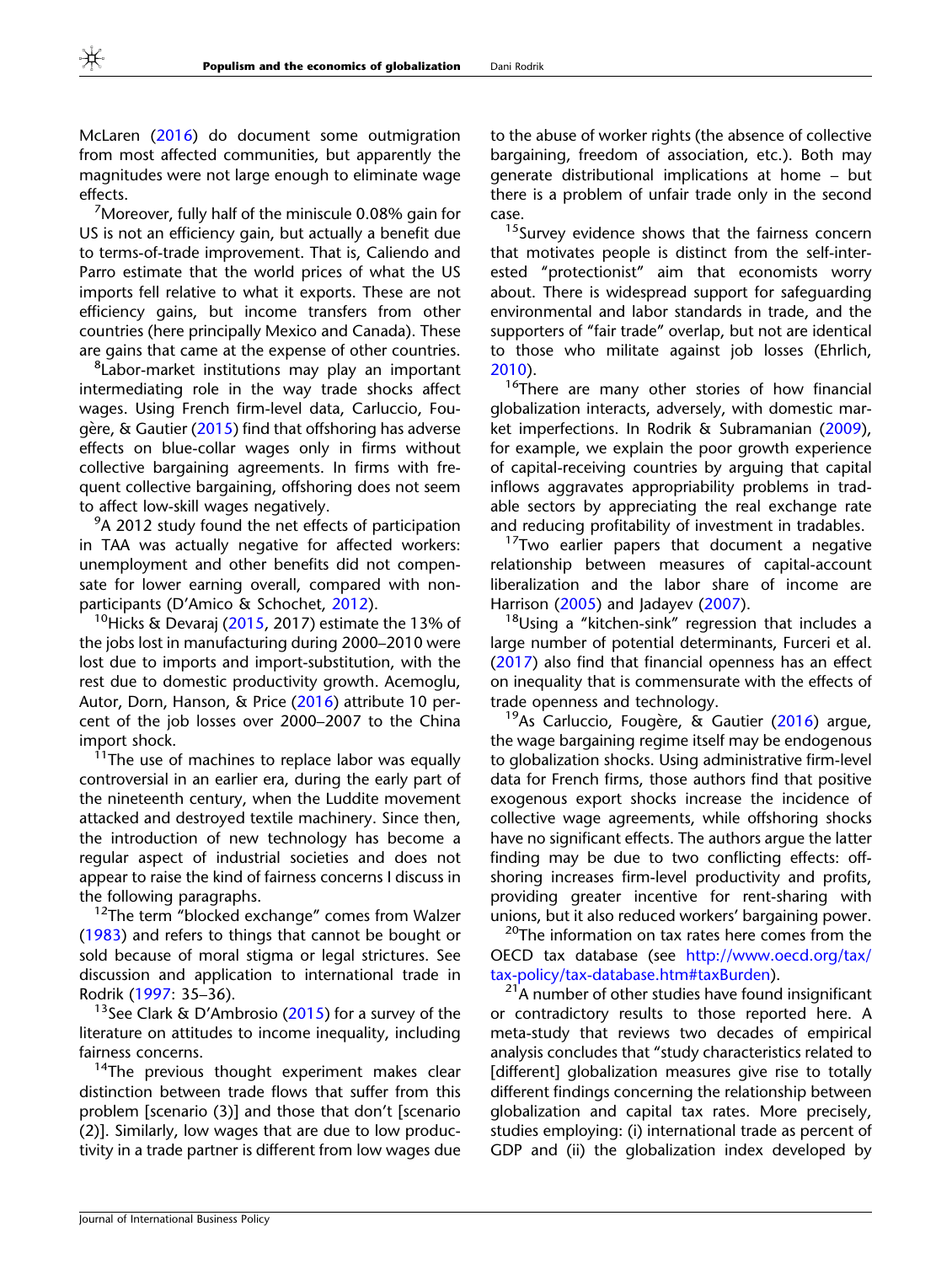<span id="page-18-0"></span>Quinn [\(1997](#page-20-0)) are more likely to report a negative impact of international market integration on capital taxation, whereas studies employing the KOF index of globalization developed by Dreher ([2006\)](#page-19-0) are more likely to report a positive effect of globalization on capital tax rates'' (Adam, Kammas, & Lagou, 2013).

 $22$ Stanley Fischer advanced the case in favor of financial globalization in the late 1990s and advocated an amendment to the IMF's articles the purpose of which "would be to enable the Fund to promote the orderly liberalization of capital movements'' (Fischer, [1997\)](#page-19-0). Despite the risks of opening up to capital flows, which he enumerated, he arqued that these were more than offset by the potential benefits. On the paucity of evidence on beneficial effects, he argued that the evidence in favor of capital account would cumulate over time, just as with the evidence on the benefits of trade liberalization (Fischer, [2003:](#page-19-0) 14). Rudiger Dornbusch declared capital controls ''an idea whose time is past" (Dornbusch, [1998\)](#page-19-0), having previously advocated financial transactions taxes a short time back (Dornbusch, [1996\)](#page-19-0). Frederic Mishkin's [\(2006](#page-19-0)) book The Next Great Globalization presented a strong argument in favor of financial globalization, making a case that the benefits would materialize as long as countries undertook the requisite complementary reforms.

<sup>23</sup>See Abdelal (2007) for a fascinating account of the politics of capital-account deregulation during the 1990s.

<sup>24</sup>A similar question is posed by Aytaç & Öniş (2014), who compare the Kirchners' left-wing populism in Argentina to Erdogan's right-wing populism in Turkey. The authors link the contrasting forms of populist politics to the perceived causes of previous economic crises, varying levels of dependence on capital inflows, and the strength of organized labor.

<sup>25</sup>The empirical case for cultural determinants of populism is made by Inglehart & Norris [\(2016\)](#page-19-0). Gidron & Hall ([2017\)](#page-19-0) focus on perceived social status,

#### **REFERENCES**

- Abdelal, R. 2007. Capital rules: The construction of global finance. Cambridge, MA: Harvard University Press.
- Acemoglu, D., Autor, D., Dorn, D., Hanson, G. H., & Price, B. 2016. Import competition and the great US employment sag of the 2000s. Journal of Labor Economics, 34(S1, Part 2): S141– S198.
- Adam, A., Kammas, P., & Lagou, A. 2013. The effect of globalization on capital taxation: What have we learned after 20 years of empirical studies? Journal of Macroeconomics, 35: 199–209.
- Antràs, P., de Gortari, A., & Itskhoki, O. 2017. Globalization, inequality and welfare. Unpublished paper, Harvard University.

and changes therein, as a determinant of right-wing populism.

 $26$ Another instance in which the supply side of politics may override the demand-side is presented in the theoretical paper by Karakas & Mitra [\(2017](#page-19-0)). In that paper, the outsider status of populist candidates gives them an edge over establishment candidates from either the right or the left, because the former are perceived as more likely to disrupt the status quo. Voters with left-wing preferences (e.g., traditionally Democratic voters) may then vote for a right-wing populist candidate (e.g., Donald Trump).

<sup>27</sup>The classic book on Latin American economic populism remains Dornbusch & Edwards [\(1991](#page-19-0)). Sachs [\(1990](#page-20-0)) provides a parallel account of Latin America's populist economic policy cycle.

<sup>28</sup>See also Fernández-Villaverde & Santos [\(2017](#page-19-0)) for an interesting argument on how the Euro realigned traditional political cleavages in Europe.

<sup>29</sup>The top Latin American source countries in Spain are Ecuador, Colombia, Peru, Bolivia, and Venezuela.

<sup>30</sup>The term "embedded liberalism" was coined by Ruggie ([1982\)](#page-20-0), who remains the best exponent of the regime it describes.

<sup>31</sup>For a fuller discussion of the policy implications of the approach taken in this paper, see Rodrik ([2017\)](#page-20-0).

<sup>32</sup>These notes are prepared with the research assistance of Michael-David Mangini. Further details on the construction of dataset and how anomalous cases were dealt with are available on request.

<sup>33</sup>Dawn Brancati, "Global Elections Database," Technical report, New York: Global Elections Database. URL <http://www.globalelectionsdatabase.com> and Ken Kollman, Allen Hicken, Daniele Caramani, David Backer, and David Lublin, Constituency-Level Elections Archive, technical report, Produced and distributed by Ann Arbor, MI: Center for Political Studies, University of Michigan, 2016.

- Autor, D., Dorn, D., & Hanson, G. H. 2016a. The China shock: Learning from labor market adjustment to large changes in trade. Annual Review of Economics, 8: 205–240.
- Autor, D., Dorn, D., Hanson, G., & Majlesi, K. 2016b. Importing political polarization? The electoral consequences of rising trade exposure. Unpublished paper, MIT.
- Aytaç, S. E., & Oniş, Z. 2014. Varieties of populism in a changing global context. Comparative Politics, 47: 41–59.

Autor, D., Dorn, D., & Hanson, G. 2013. The China syndrome: Local labor market effects of import competition in the United States. American Economic Review, 103(6): 2121–2168.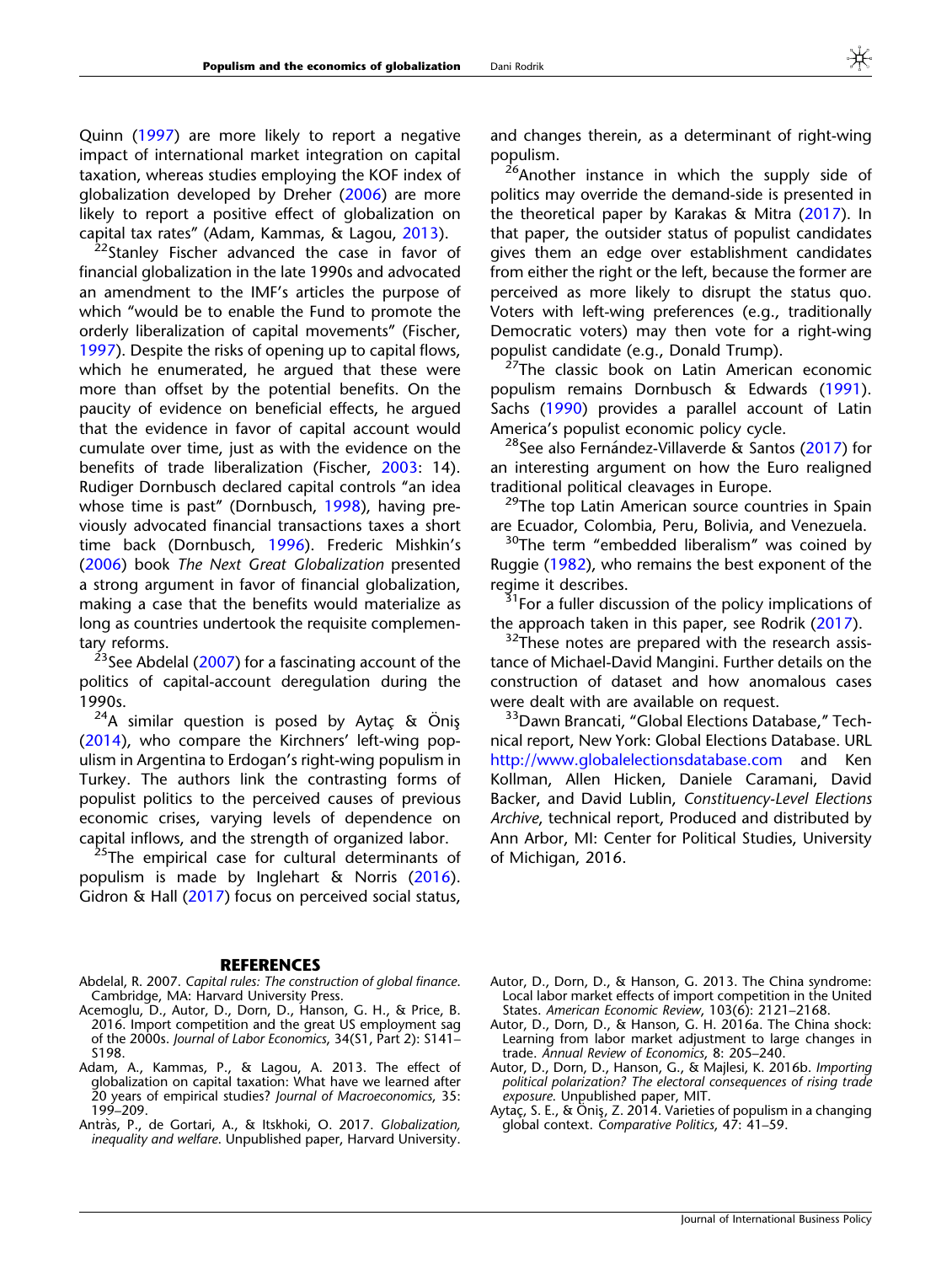- <span id="page-19-0"></span>Becker, S. O., Fetzer, T., & Novy, D. 2016. Who voted for Brexit? A comprehensive district-level analysis. Unpublished paper, University of Warwick.
- Bretschger, L., & Hettich, F. 2002. Globalisation, capital mobility and tax competition: Theory and evidence for OECD countries. European Journal of Political Economy, 18: 695–716.
- Broner, F., & Ventura, J. 2016. Rethinking the effects of financial globalization. Quarterly Journal of Economics, 131: 1497–1542.
- Buch, C. M., & Pierdzioc, C. 2014. Labor market volatility, skills, and financial globalization. Macroeconomic Dynamics, 18: 1018–1047.
- Caliendo, L., & Parro, F. 2015. Estimates of the trade and welfare effects of NAFTA. Review of Economic Studies, 82: 1–44.
- Cameron, D. R. 1978. The expansion of the public economy. American Political Science Review, 72: 1243–1261.
- Carluccio, J., Fougère, D., & Gautier, E. 2015. Trade, wages and collective bargaining: Evidence from France. Economic Journal, 125: 803–837.
- Carluccio, J., Fougère, D., & Gautier, E. 2016. The impact of trade shocks on collective wage bargaining agreements. CEPR Discussion Paper 11289.
- Cavaille, C., & Ferwerda, J. 2017. How distributional conflict over public spending drives support for anti-immigrant parties. Unpublished paper, Georgetown University.
- Clark, A. E., & D'Ambrosio, C. 2015. Attitudes to income inequality: Experimental and survey evidence. In Handbook of income distribution, Vol. 2A. New York: Elsevier.
- Colantone, I., & Stanig, P. 2016. Global competition and Brexit. Unpublished paper, Bocconi University.
- Colantone, I., & Stanig, P. 2017. The trade origins of economic nationalism: Import competition and voting behavior in Western Europe. BAFFI CAREFIN Centre Research Paper Series No. 2017-49.
- D'Amico, R., & Schochet, P. Z. 2012. The evaluation of the trade adjustment assistance program: A synthesis of major findings, December.
- Devereux, M. P., Lockwood, B., & Redoano, M. 2008. Do countries compete over corporate tax rates? Journal of Public Economics, 92: 1210–1235.
- Dornbusch, R. 1996. It's time for a financial transactions tax. International Economy, 20(August/September): 95–96.
- Dornbusch, R. 1998. Capital controls: An idea whose time is past. In S. Fischer (Ed.), Should the IMF pursue capital-account convertibility? Essays in international finance, No. 207. Princeton University, Princeton, New Jersey, pp. 20–28.
- Dornbusch, R., & Edwards, S. 1991. The macroeconomics of Latin American populism. Chicago: University of Chicago Press for the NBER.
- Dreher, A. 2006. The influence of globalization on taxes and social policy: An empirical analysis for OECD countries. European Journal of Political Economy, 22: 179–201.
- Ebenstein, A., Harrison, A., McMillan, M., & Phillips, S. 2014. Estimating the impact of trade and offshoring on American workers using the current population surveys. The Review of Economics and Statistics, 96(4): 581–595.
- Ehrlich, S. D. 2010. The fair trade challenge to embedded liberalism. International Studies Quarterly, 54: 1013–1033.
- Elsby, M. W. L., Hobijn, B., & Şahin, A. 2013. The decline of the U.S. labor share. Brookings Papers on Economic Activity, Fall, 1– 63.
- Feenstra, R. C. 2016. Advanced international trade: Theory and evidence, 2nd Ed. Princeton, NJ: Princeton University Press.
- Fernández-Villaverde, J., & Santos, T. 2017. Institutions and political party systems: The Euro case. CEPR Discussion Paper 12131.
- Fischer, S. 1997. Capital account liberalization and the role of the IMF. In Speech at the annual meetings of the International Monetary Fund, September 19. [www.imf.org/external/np/](http://www.imf.org/external/np/speeches/1997/091997.htm) [speeches/1997/091997.htm.](http://www.imf.org/external/np/speeches/1997/091997.htm)
- Fischer, S. 2003. Globalization and its challenges. American Economic Review, 93(2): 1–30.
- Furceri, D., & Loungani, P. 2015. Capital account liberalization and inequality. IMF Working Papers No. 243.
- Furceri, D., Loungani, P., & Ostry, J. D. 2017. The aggregate and distributional effects of financial globalization. Unpublished paper, IMF.
- Garretsen, H., & Peeters, J. 2007. Capital mobility, agglomeration and corporate tax rates: Is the race to the bottom for real? CESifo Economic Studies, 53: 263–293.
- Gidron, N., & Hall, P. A. 2017. The politics of social status: Economic and cultural roots of the populist right. Center for European Studies, Harvard University, British Journal of Sociology (forthcoming).
- Grossman, G., Helpman, E., & Kircher, P. 2017. Matching, sorting, and the distributional effects of international trade. Journal of Political Economy, 125(1): 224–264.
- Guiso, L., Herrera, H., Morelli, M., & Sonno, T. 2017. Demand and supply of populism. CEPR Discussion Paper DP11871.
- Hakobyan, S., & McLaren, J. 2016. Looking for local labor market effects of NAFTA. Review of Economics and Statistics, 98(4): 728–741.
- Harrison, A. E. 2005. Has globalization eroded labor's share? Some cross-country evidence. Unpublished paper, University of California at Berkeley.
- Hatton, T. 2016. Immigration, public opinion, and the recession in Europe. Economic Policy, 31: 205–246.
- Hicks, M. J., & Devaraj, S. 2015 and 2017. Myth and reality of manufacturing in America. Ball State University Center for Business and Economic Research.
- Inglehart, R. F., & Norris, P. 2016. Trump, Brexit, and the rise of populism: Economic have-nots and cultural backlash. Harvard Kennedy School Faculty Research Working Paper Series RWP16-026.
- Jaumotte, F., Lall, S., & Papageorgiou, C. 2013. Rising income inequality: Technology, or trade and financial globalization? IMF Economic Review, 61(2): 271–309.
- Jayadev, A. 2007. Capital account openness and the labour share of income. Cambridge Journal of Economics, 31(3): 423– 443.
- Judis, J. B. 2016. The populist explosion: How the great recession transformed American and European politics. In Columbia global reports. New York.
- Karakas, L. D., & Mitra, D. 2017. Inequality, redistribution, and the rise of outsider candidates. Maxwell School of Citizenship and Public Affairs, Syracuse University.
- Kazin, M. 1998. The populist persuasion: An American history. New York: Basic Books.
- Kose, M. A., Prasad, E. S., Taylor, A. D. 2011. Thresholds in the process of international financial integration. Journal of International Money and Finance, 30: 147–179.
- Lane, P. R. 2012. Financial globalization and the crisis. In Paper prepared for the 11th BIS annual conference on the future of financial globalization, Lucerne, June 21–22.
- Mishkin, F. S. 2006. The next great globalization: How disadvantaged nations can harness their financial systems to get rich. Princeton, NJ: Princeton University Press.
- Mudde, C., & Kaltwasser, C. R. 2017. Populism: A very short introduction. New York: Oxford University Press.
- Mukand, S., & Rodrik, D. 2017. The political economy of liberal democracy, revised. Harvard Kennedy School.
- Müller, J.-W. 2016. What is populism? Philadelphia, PA: University of Pennsylvania Press.
- OECD. 2007. Globalisation, jobs and wages. OECD Policy Brief.
- Onaran, Ö., & Boesch, V. 2014. The effect of globalization on the distribution of taxes and social expenditures in Europe: Do welfare state regimes matter? Environment and Planning A, 46: 373–397.
- Ostry, J. D., Prati, A., & Spilimbergo, A. 2009. Structural reforms and economic performance in advanced and developing countries. IMF Occasional Paper 268, Washington, DC.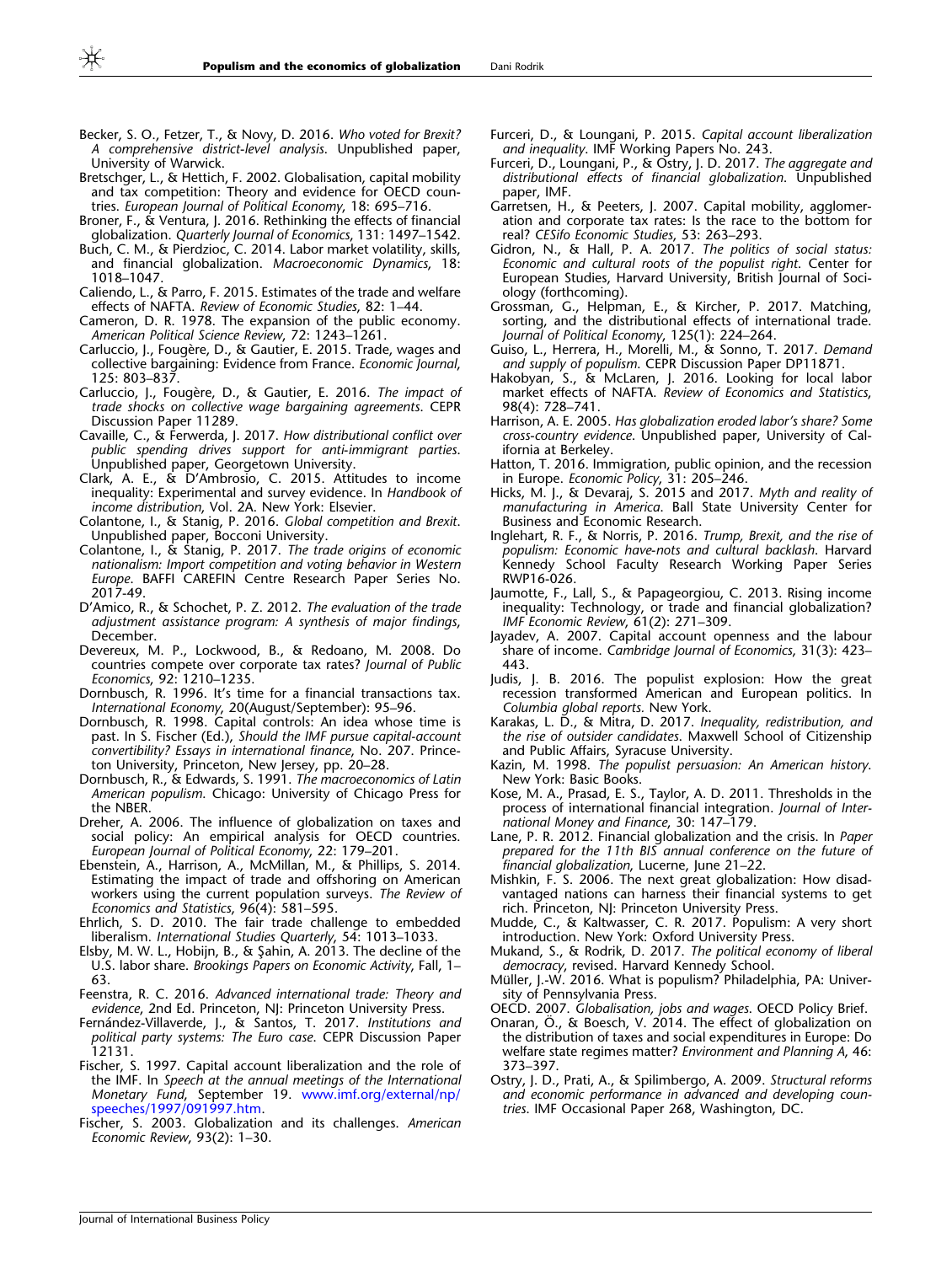- <span id="page-20-0"></span>Quinn, D. 1997. The correlates of change in international financial regulation. American Political Science Review, 91: 531– 551.
- Reinhart, C., & Rogoff, K. 2009. This time is different: Eiaht centuries of financial folly. Princeton, NJ: Princeton University Press.
- Rodrik, D. 1994. The rush to free trade in the developing world: Why so late? Why now? Will it last? In S. Haggard, and S. Webb (Eds), Voting for reform: Democracy, political liberalization, and economic adjustment. New York: Oxford University Press.
- Rodrik, D. 1997. Has globalization gone too far? Washington, DC: Institute for International Economics.
- Rodrik, D. 1998. Why do more open economies have bigger governments? Journal of Political Economy, 106(5): 997–1032.
- Rodrik, D. 1998. Who needs capital-account convertibility? In S. Fischer and others (Eds), Should the IMF pursue capital-account convertibility? Essays in International Finance No. 207. International Finance Section, Department of Economics, Princeton University.
- Rodrik, D. 2011. The globalization paradox: Democracy and the future of the world economy. New York: W.W. Norton.
- Rodrik, D. 2017. Straight talk on trade: Ideas for a Sane world economy. Princeton, NJ: Princeton University Press.
- Rodrik, D., & Subramanian, A. 2009. Why did financial globalization disappoint? IMF Staff Papers, 56(1): 112–138.
- Romalis, J. 2007. NAFTA'S and CUSFTA'S impact on international trade. Review of Economics and Statistics, 89(3): 416– 435.
- Rosanvallon, P. 2016. How to create a society of equals. Foreign Affairs, January/February.
- Ruggie, J. G. 1982. International regimes, transactions, and change: Embedded liberalism in the postwar economic order. International Organization, 36(2): 379–415.
- Sachs, J. 1990. Social conflict and populist policies in Latin America. San Francisco: International Center for Economic Growth, ICS Press.
- Scheve, K., & Slaughter, M. J. 2002. Economic insecurity and the globalization of production. NBER Working Paper No. 9339.
- Schularick, M., & Steger, T. M. 2010. Financial integration, investment, and economic growth. Review of Economics and Statistics, 92(4): 756–768.
- Starmans, C., Sheskin, M., & Bloom, P. 2017. Why people prefer unequal societies. Nature: Human Behaviour, 1: 82.
- Stolper, W., & Samuelson, P. A. 1941. Protection and real wages. Review of Economic Studies, 9: 58–73.
- Walzer, M. 1983. Spheres of justice: A defence of pluralism and equality. Oxford: Martin Robertson.
- Zingales, L. 2015. Presidential address: Does finance benefit society? The Journal of Finance, LXX(4): 1327–1363.

## APPENDIX: SOURCES AND METHODS ON MEASURING POPULIST PARTY STRENGTH<sup>32</sup>

| <b>Table 3</b> Countries, parties, and years in the dataset |  |  |  |
|-------------------------------------------------------------|--|--|--|
|-------------------------------------------------------------|--|--|--|

| Country name   | Party name                                             | Ideology   | Source                | min_year | max_year |
|----------------|--------------------------------------------------------|------------|-----------------------|----------|----------|
| Argentina      | Partido Justicialista (Peronists)                      | Left wing  | Kaufman and Stallings | 1983     | 2013     |
| Argentina      | Radical Civic Union (UCR)                              | Left wing  | Cardoso and Helwege   | 1983     | 2013     |
| Austria        | Austrian Freedom Party (FPO)                           | Right wing | Swank and Betz        | 1962     | 2013     |
| Belgium        | FnB                                                    | Right wing | Swank and Betz        | 1978     | 2010     |
| Belgium        | Vlaams Bloc                                            | Right wing | Swank and Betz        | 1978     | 2014     |
| <b>Bolivia</b> | Movimento al Socialismo                                | Left wing  | Mudde and Kaltwasser  | 2002     | 2014     |
| Brazil         | Brazilian Labor Party                                  | Left wing  | Roberts               | 1945     | 2014     |
| Brazil         | Brazilian Labor Party                                  | Left wing  | Kaufman and Stallings | 1982     | 2014     |
| Ecuador        | Alianza PAIS                                           | Left wing  | Panizza and Miorelli  | 2013     | 2013     |
| Ecuador        | Concentration of Popular Forces                        | Left wing  | De la Torre           | 1979     | 2006     |
| Ecuador        | Ecuadorian Roldosist Party                             | Right wing | De la Torre           | 1984     | 2013     |
| Ecuador        | Institutional Renewal Party of National Action (PRIAN) | Right wing | Miscellaneous         | 2006     | 2013     |
| Ecuador        | Partido Conservador of Ecuador                         | Right wing | Kaufman and Stallings | 1979     | 1998     |
| Finland        | <b>True Finns</b>                                      | Right wing | Kriesi and Pappas     | 1983     | 2015     |
| France         | <b>Front National</b>                                  | Right wing | Swank and Betz        | 1988     | 2012     |
| Germany        | Republicans                                            | Right wing | Swank and Betz        | 1990     | 2013     |
| Greece         | Golden Dawn                                            | Right wing | <b>NYT</b>            | 1961     | 2015     |
| Greece         | <b>SYRIZA</b>                                          | Left wing  | Swank and Betz        | 1961     | 2015     |
| Hungary        | Fidesz                                                 | Right wing | <b>NYT</b>            | 1990     | 2010     |
| Italy          | Forza Italia                                           | Right wing | Verbeek and Roslove   | 1963     | 2006     |
| Italy          | Forza Italia/Lega Nord                                 | Right wing | Verbeek and Roslove   | 1963     | 2006     |
| Italy          | Lega Nord                                              | Right wing | Swank and Betz        | 1963     | 2013     |
| Italy          | Movimento Cinque Stelle                                | Right wing | Kriesi and Pappas     | 2013     | 2013     |
| Netherlands    | Party for Freedom (PVV)                                | Right wing | Akkerman et al        | 1963     | 2012     |
| Netherlands    | Socialist Party                                        | Left wing  | Akkerman et al        | 1963     | 2012     |
| Nicaragua      | Sandinistas                                            | Left wing  | Dornbush and Edwards  | 1990     | 2011     |
| Norway         | <b>Progress Party</b>                                  | Right wing | Swank and Betz        | 1977     | 2013     |